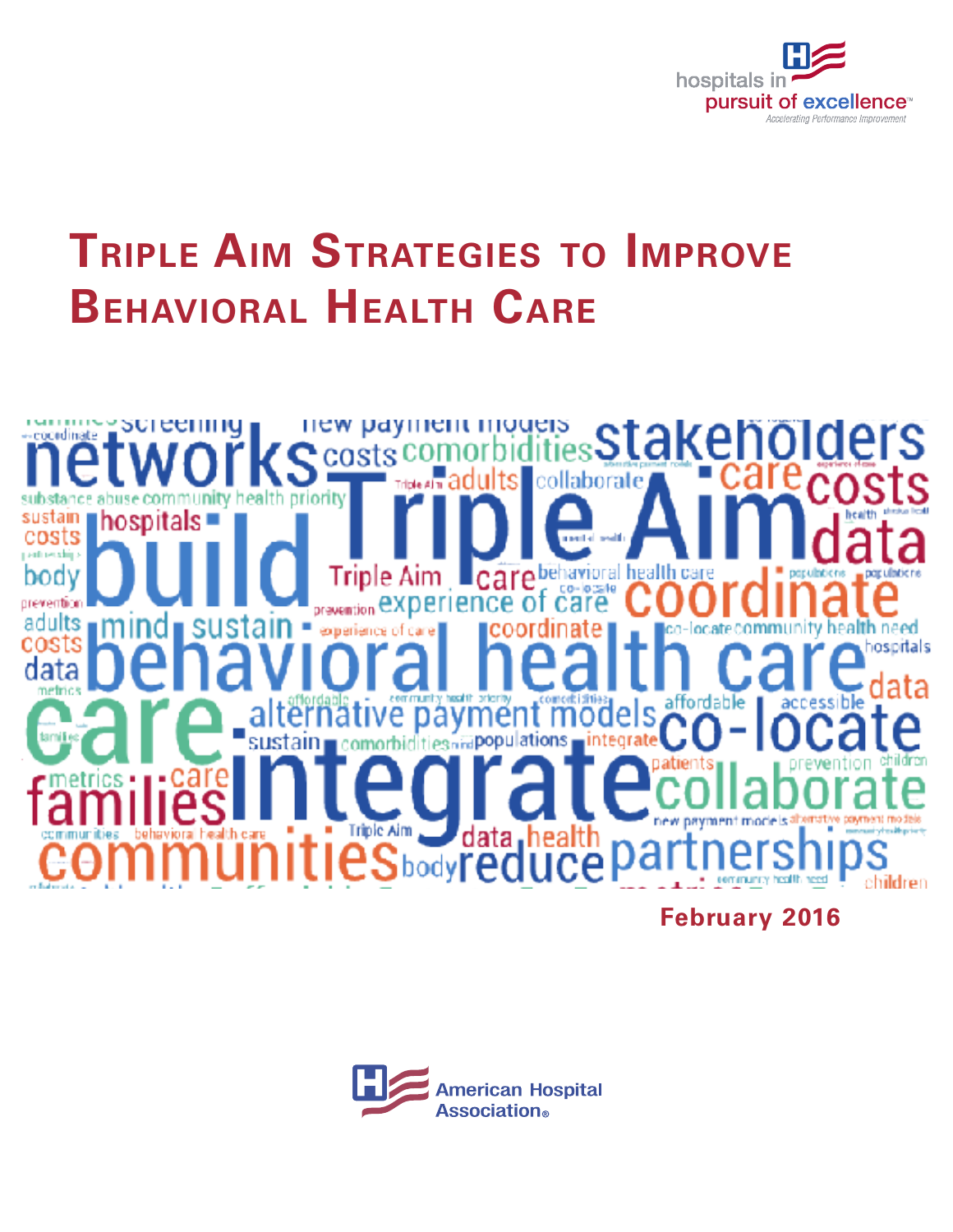Suggested Citation: Health Research & Educational Trust. (2016, February). *Triple Aim Strategies to Improve Behavioral Health Care*. Chicago, IL: Health Research & Educational Trust. Accessed at<www.hpoe.org>

Accessible at: <www.hpoe.org/tripleaimbehavioral>

### **Contact:** [hpoe@aha.org](mailto:hpoe@aha.org) or (877) 243-0027

© 2016 Health Research & Educational Trust. All rights reserved. All materials contained in this publication are available to anyone for download on <www.aha.org>, <www.hret.org> or <www.hpoe.org> for personal, non-commercial use only. No part of this publication may be reproduced and distributed in any form without permission of the publication or in the case of third party materials, the owner of that content, except in the case of brief quotations followed by the above suggested citation. To request permission to reproduce any of these materials, please email [hpoe@aha.org](mailto:hpoe@aha.org).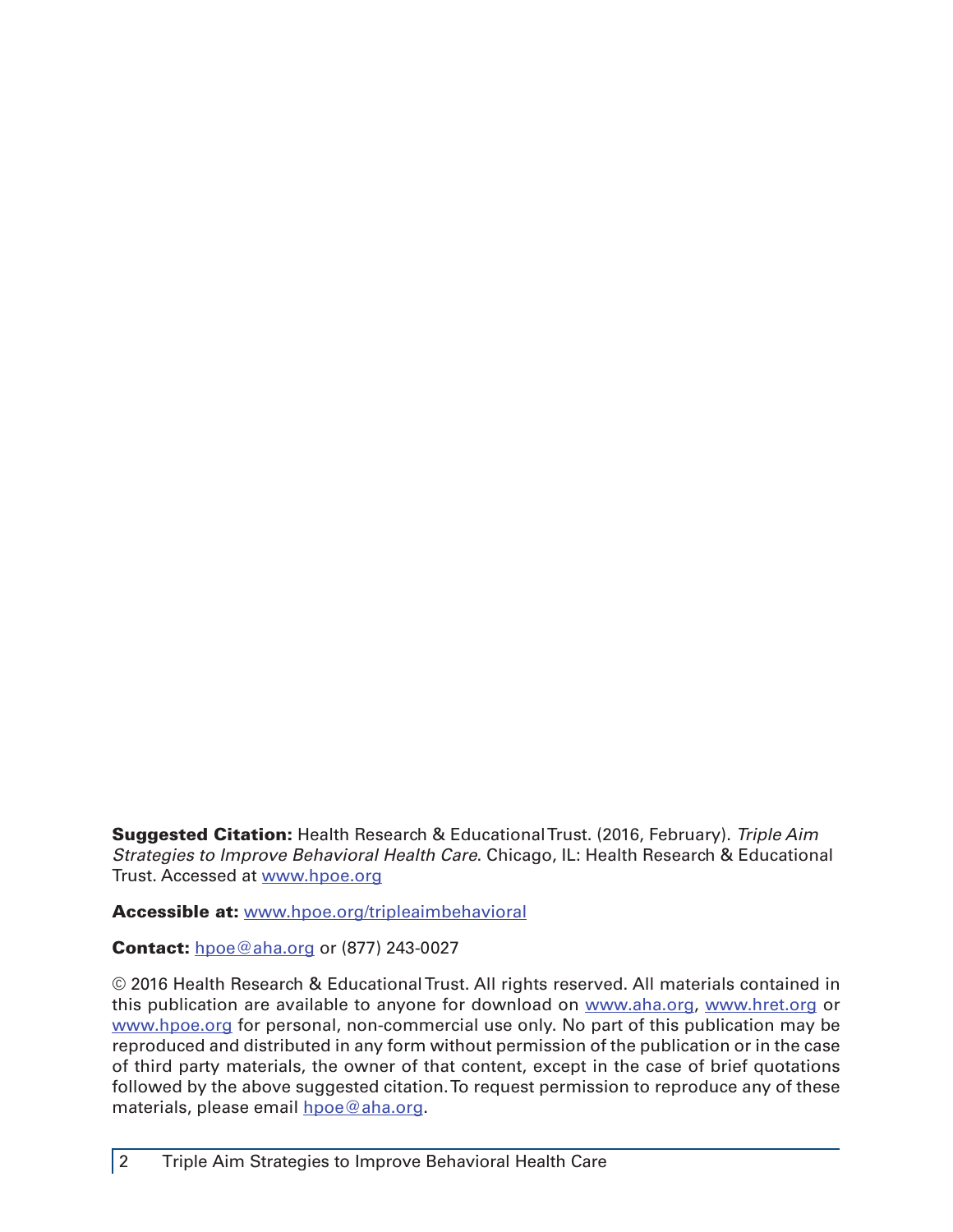## TABLE OF CONTENTS

| Improve the Patient Experience of Care: Integrate Behavioral             |  |
|--------------------------------------------------------------------------|--|
| Improve the Health of Populations: Build Networks or Partnerships with   |  |
| Reduce the Per Capita Cost of Health Care: Implement Alternative Payment |  |
|                                                                          |  |
|                                                                          |  |
|                                                                          |  |
|                                                                          |  |
|                                                                          |  |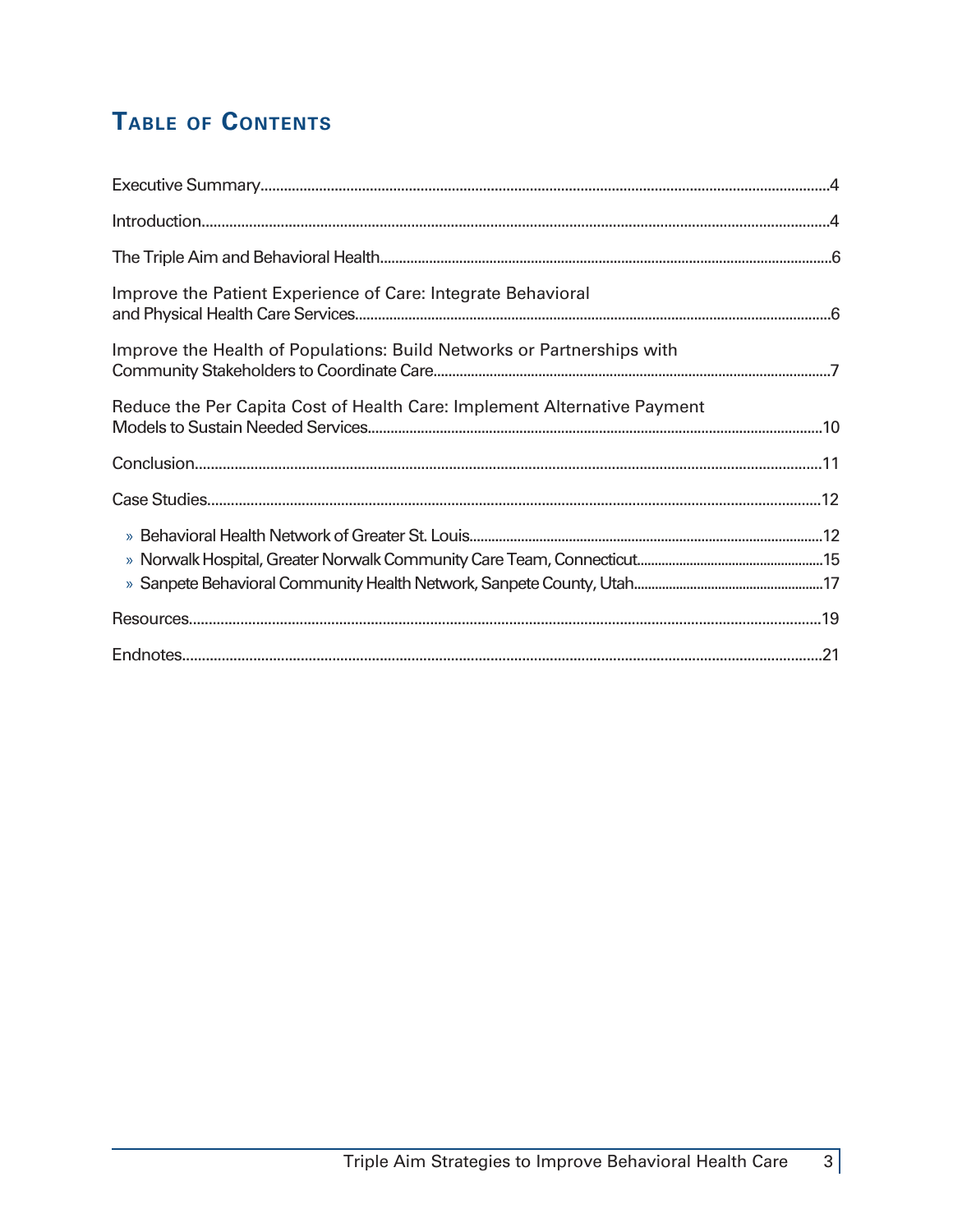## <span id="page-3-0"></span>**Executive Summary**

Using the Triple Aim framework, hospitals and health systems can effectively address behavioral health issues in the community.

- » Improve the patient experience of care by **integrating behavioral and** physical health care services
- » Improve the health of populations by building networks or partnerships with community stakeholders to coordinate behavioral health care
- » Reduce the per capita cost of health care by *implementing alternative* payment models to sustain needed services

True behavioral and physical integration is the preferred model of care to achieve the best outcomes. For hospitals and health systems, an important element in integrating and improving access to behavioral health services is building community networks and partnerships to decrease care fragmentation and address gaps in care. Collaboration between hospitals and community stakeholders on behavioral health will create opportunities to:

- » Respond to a high-priority community health need
- » Integrate primary and behavioral health care services for patients
- » Emphasize preventive care
- » Implement new payment models and financial incentives

Actions steps, described in this guide, to start or enhance work by hospitals and communities to improve behavioral health include:

- » Bring together community stakeholders and establish a shared strategic mission and vision, so all have ownership
- » Involve a variety of community stakeholders, recognizing each partner's strengths
- » Ensure the engagement and participation of patients and families
- » Get buy-in as well as mutual investment by community partners; clarify roles
- » Develop a multiyear, multiorganization plan, including opportunities and barriers
- » Collect and report behavioral health metrics related to quality and access

### **Introduction**

This guide describes strategies, action steps and examples for hospitals, health systems and community stakeholders working together to develop a well-coordinated, accessible, affordable and accountable system for delivering behavioral health care. Case studies in the guide provide examples of how hospitals and health systems, working with community partners, can improve the quality of and access to behavioral health care, while bending the cost curve and improving community health.

Addressing behavioral health in the health care community has become one of the most promising and challenging issues facing hospitals and health systems today. Consider that half of all Americans will develop a behavioral health disorder in their lifetime, with 25 percent of adults experiencing a mental illness each year.<sup>1</sup> Research shows that adults with serious mental illness die earlier at a disproportionate rate than that of the general population. In addition, rates of illness and death in this population have been increasing.<sup>2</sup> One recent research study estimates that about 8 million deaths worldwide each year can be linked to mental illness.3

Behavioral health disorders also are prevalent among children. Studies show that 13 percent to 17 percent of children living in the United States experience a mental disorder each year.<sup>4</sup> According to the Centers for Disease Control and Prevention, without early diagnosis and treatment, children with behavioral health disorders can have problems at home, in school and in forming friendships—all of which can interfere with a child's development and continue into adulthood. Improving early identification, intervention and treatment of behavioral health disorders for children and adolescents is crucial, as 50 percent of chronic mental illness can be identified by age 14, and 75 percent by age 24.<sup>5</sup>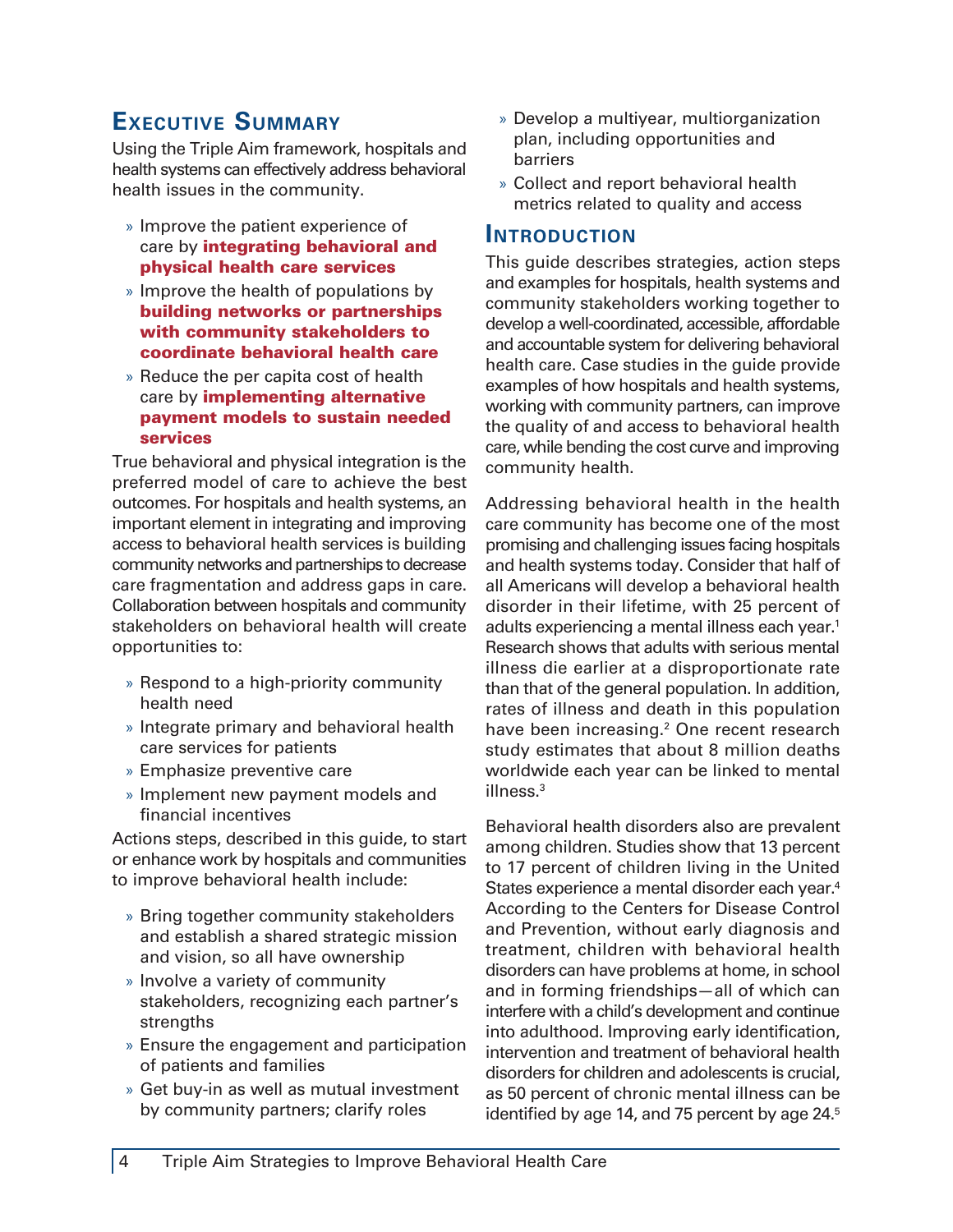To maintain and improve the health of their patients and communities, hospitals and health systems are working to achieve the Triple Aim: improving the patient experience of care (including quality and satisfaction), improving the health of populations, and reducing the per capita cost of health care. Integrating physical and behavioral health services throughout and across the continuum of care, while partnering with community stakeholders to expand access to appropriate behavioral health services in the least restrictive setting, can help hospitals and health systems achieve Triple Aim goals.

### Behavioral and physical health

Historically, behavioral health care and physical health care have operated as separate and minimally coordinated systems of services in the United States.<sup>6</sup> Yet if we envision health as "a complete state of physical, mental and social well-being, and not merely the absence of disease or infirmity," it becomes evident that addressing the behavioral health needs of a population is crucial to achieving a healthy community.7 Behavioral health is intertwined with physical health: The mind and body are connected, with each affecting the other.

*Behavioral health disorders encompass both mental illness and substance abuse disorders. Mental illnesses are specific, diagnosable disorders. Each is characterized by intense alterations in thinking, mood and/or behavior over time. Substance abuse disorders are conditions resulting from the inappropriate use of alcohol, prescription drugs and/or illegal drugs. Behavioral health disorders may also include a range of addictive behaviors, such as gambling or eating disorders, characterized by an inability to abstain from the behavior and a lack of awareness of the problem.*

 *Sources: HHS, Mental Health: A Report of the Surgeon General, 1999 American Society of Addiction Medicine, 2011*

It is estimated that nearly 17 percent of adults in the United States have co-occurring physical and behavioral health conditions, which combined present many treatment challenges.8 A physical health condition may exacerbate a behavioral health condition, while a behavioral health condition may hinder compliance with treatment for a physical health ailment. In addition, patients with comorbid behavioral and physical health conditions incur high health care costs, with much of the difference attributable to higher medical costs—estimated to be tens of billions of dollars.<sup>9</sup>

### Identified community health need

Hospitals and health systems are increasingly identifying behavioral health as a pressing health care need in their communities. In 2014, the Health Research & Educational Trust reviewed 300 nationally representative community health needs assessments to identify key trends. Behavioral health was the second-most commonly prioritized community health need (64 percent of hospitals) after obesity (70 percent), while related issues such as substance abuse and chronic disease management were also commonly ranked (44 percent and 32 percent of hospitals, respectively).<sup>10</sup> Although behavioral health disorders are gaining prominence as a population health issue, comprehensive models to improve and integrate behavioral and physical health care can be challenging to find and implement.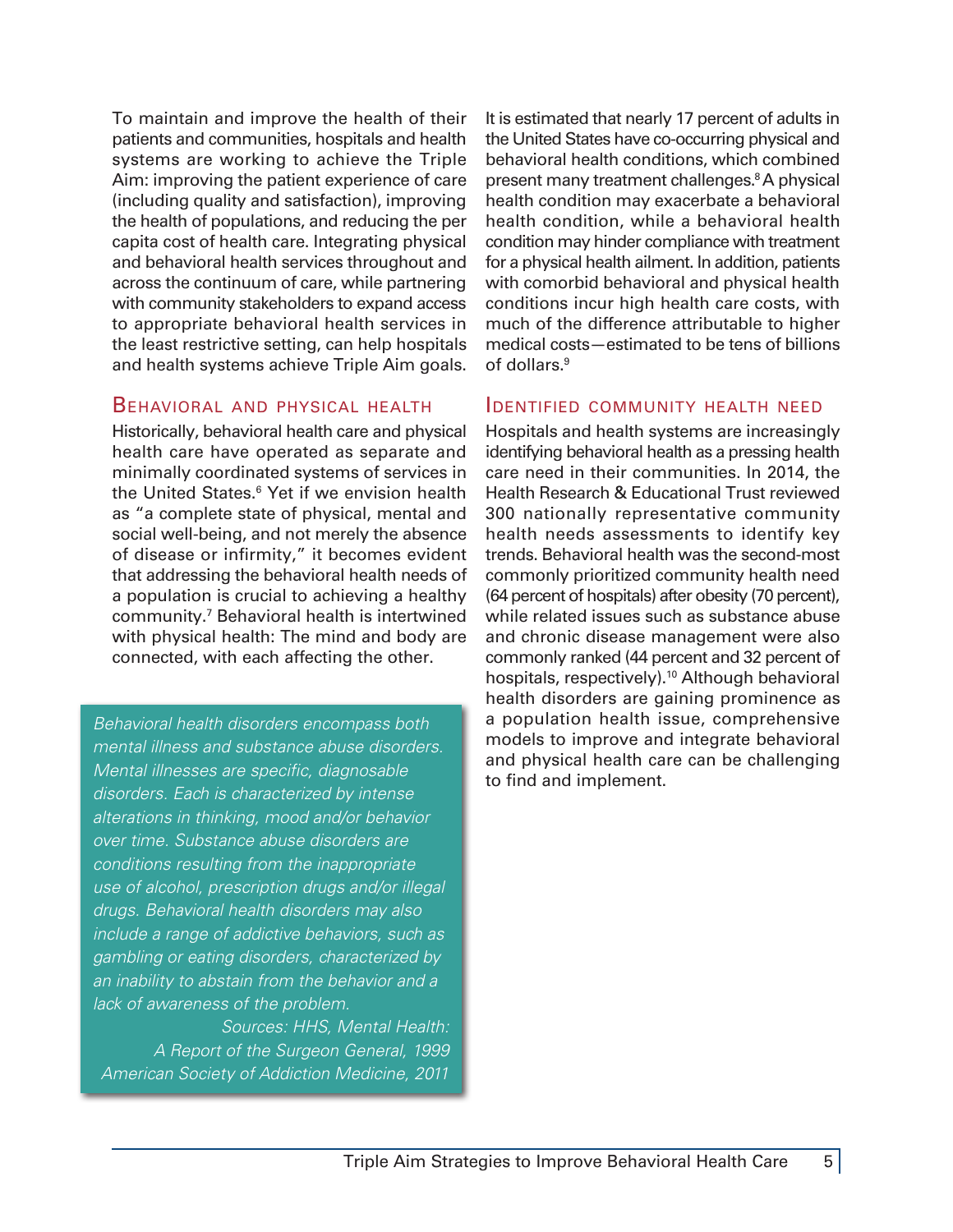## <span id="page-5-0"></span>**The Triple Aim and Behavioral Health**

Effectively addressing behavioral health issues in the community calls for hospitals and health systems to: 1) integrate behavioral and physical health care services; 2) build networks or partnerships with community stakeholders—other hospitals or health systems, clinics, social service agencies, and local and state organizations—to coordinate care; and 3) implement alternative payment models to sustain needed services. This approach aligns with the Triple Aim to improve the patient experience of care, improve the health of populations and reduce the per capita cost of health care. See Figure 1.





## **Improve the Patient Experience of Care:**

## INTEGRATE BEHAVIORAL AND PHYSICAL Health Care Services

Despite the high rate of comorbidities among people with behavioral health disorders, behavioral health care historically has been separated from physical health care, with minimal coordination of care. This fragmentation of the health care system can lead to ineffective, disjointed and redundant care, as well as gaps in care.11 It is estimated that, among people who have a behavioral health issue, about 20 percent will see a primary care provider for treatment, another 20 percent will see a mental health provider—such as a psychiatrist or therapist and 60 percent will get no treatment.<sup>12</sup>

Unaddressed behavioral health issues can lead to unnecessary emergency department visits and uncontrolled chronic diseases, increasing the cost of care. According to recent studies, people with a chronic illness like arthritis, asthma and diabetes are 30 percent to 35 percent more likely to have a comorbid mental health condition, with annual costs ranging from 60 percent to nearly 170 percent more. Among people with a chronic illness such as migraine or chronic obstructive pulmonary disease, about 40 percent or more have a comorbid mental health condition, with annual costs increasing from about 150 percent to nearly 190 percent.<sup>13</sup>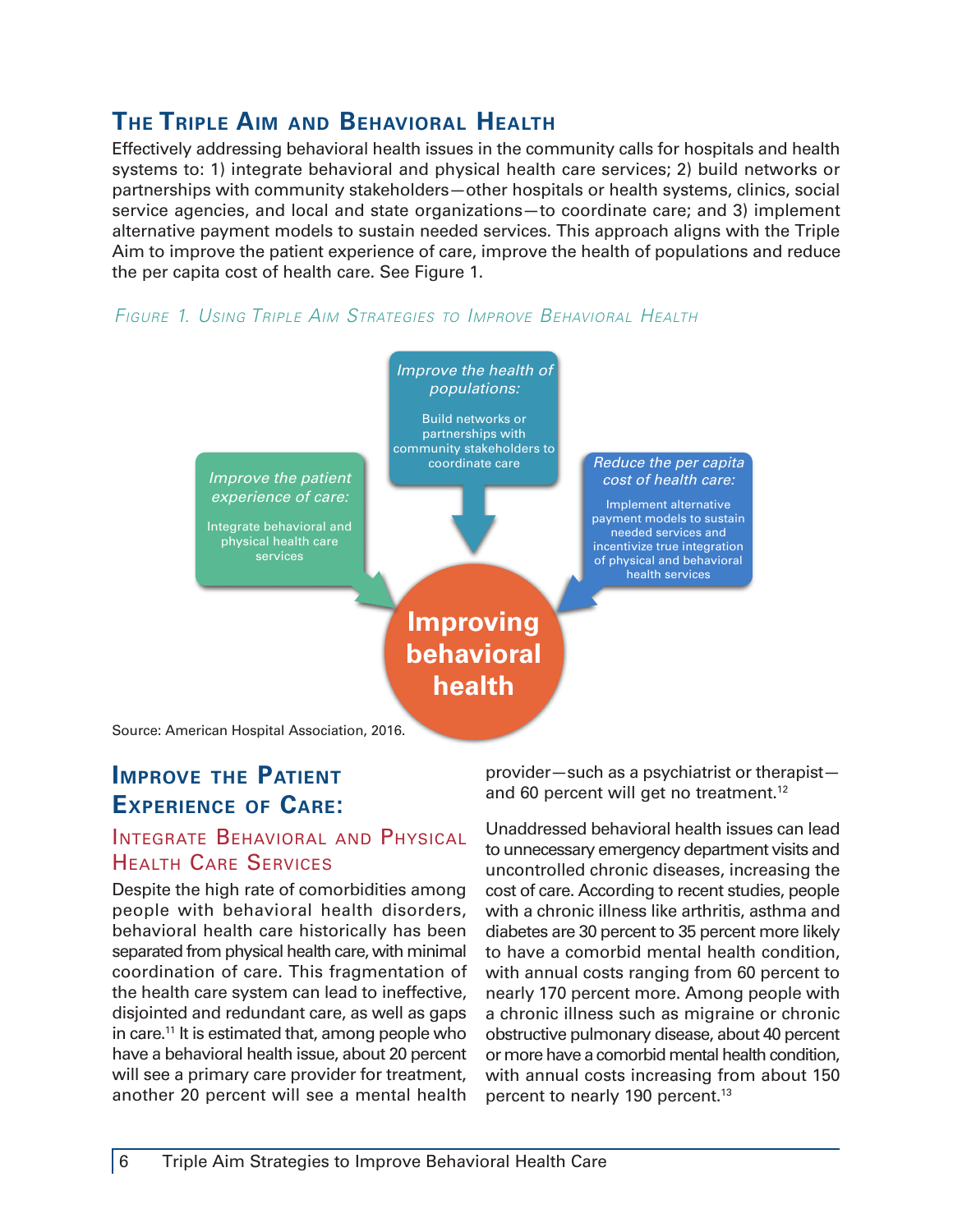<span id="page-6-0"></span>True behavioral and physical health integration, as described in Figure 2, is the preferred model of care to achieve the best outcomes. Coordinated care and co-located care, while positive, are less desirable and often achieve suboptimal outcomes, which can frustrate providers. The Agency for Healthcare Research and Quality outlined stages of integration. The AHA's Hospitals in Pursuit of Excellence guide "[Integrating](http://www.hpoe.org/Reports-HPOE/Behavioral%20health%20FINAL.pdf) [Behavioral Health Across the Continuum of](http://www.hpoe.org/Reports-HPOE/Behavioral%20health%20FINAL.pdf) [Care"](http://www.hpoe.org/Reports-HPOE/Behavioral%20health%20FINAL.pdf) provides information about frameworks and models for behavioral health integration and includes a list of key questions for hospital and health system leaders to begin integrating behavioral health or to enhance current efforts.

*Integrated behavioral and physical health care results from a "team of primary care and behavioral health clinicians, working together with patients and families, using a systematic and cost-effective approach to provide patientcentered care for a defined population. This care may address mental health, substance abuse conditions, health behaviors (including their contribution to chronic medical illnesses), life stressors and crises, stress-related physical symptoms, and ineffective patterns of health care utilization."*

*—Agency for Healthcare Research and Quality*

## *Figure 2. Stages of Behavioral Health Integration*



Source: Agency for Healthcare Resource and Quality, 2011.

## **Improve the Health of Populations:**

## Build Networks or Partnerships WITH COMMUNITY STAKEHOLDERS TO Coordinate Care

For hospitals and health systems, an important element in integrating and improving access to behavioral health services is building community networks and partnerships to decrease care fragmentation and address gaps in care.

Examples of networks and partnerships include:

» Coordination with local organizations and stakeholders—such as schools, pediatricians, primary care physicians, employers and health plans—for prevention, screening and education

- » Collaboration in a structured network with many community stakeholders such as community-based clinics, federally qualified health centers, community mental health agencies, primary care providers, public health departments, schools, law enforcement agencies, housing authorities, homeless shelters, faith-based organizations, health insurance companies, community development financial institutions, employers and relevant state agencies
- » Contractual affiliations, such as joint ventures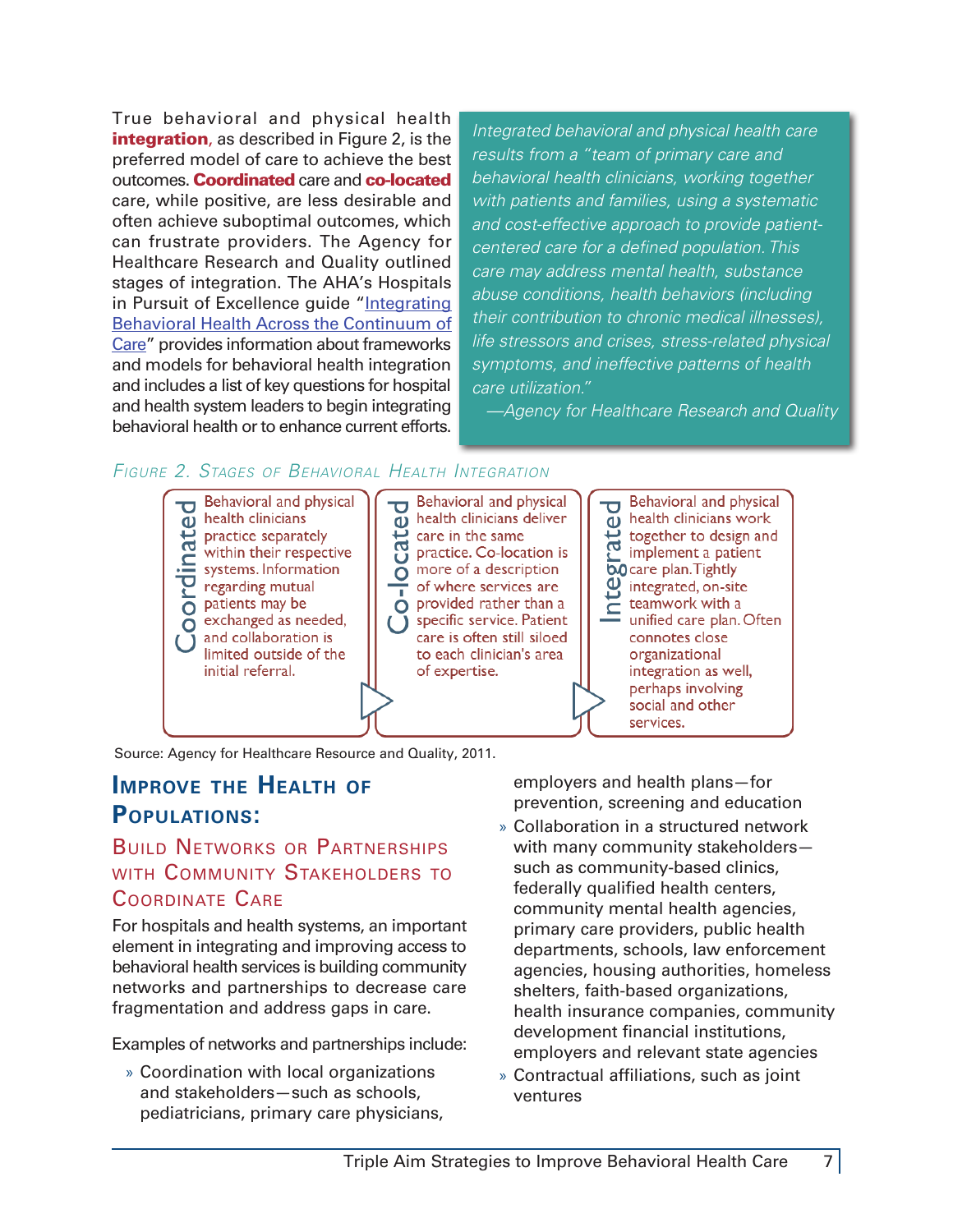Table 1 outlines considerations for hospitals and health systems as they develop partnerships with community stakeholders to improve behavioral health. In addition, the case studies in this guide highlight examples of hospitals collaborating in a structured network with many community stakeholders.

## *Table 1. Building Community Networks and Partnerships to Improve Behavioral Health*

General Considerations for Hospitals and Health Systems:

- » What is the rate of comorbidities between chronic diseases and behavioral health issues in your patient population? How do these comorbidities affect readmissions?
- » Where does behavioral health (including substance abuse) rank in your community health needs assessment?
- » Which populations in your community are most at risk?

#### Coordination and Integration for Prevention and Screening:

- » How could a screening process be integrated into regular appointments? Component on electronic health record? How can this approach be applied to children and youth?
- » Is there a process for clinicians to follow if they suspect behavioral health issues? What other staff could be engaged for prevention or screening?
- » What training do clinicians need to detect behavioral health issues?
- » To what extent can you identify and address risk factors of behavioral health issues? To what extent can you improve preventive factors?
- » What social and economic circumstances in your community are contributing to the development of behavioral health issues?

### Community Collaboration or Network:

- » Which stakeholders in your community are concerned with behavioral health issues? Schools? Public health organizations? Community-based clinics/federally qualified health centers? Law enforcement agencies? Health insurance companies? Community development financial institutions?
- » What skills and resources are unique to each stakeholder? How can those skills and resources be leveraged to address behavioral health needs in the community?
- » What gaps exist in community services?

### Payment Models to Sustain the Work:

- » Are there any organizations in your community that specialize in behavioral health?
- » What payment models exist in your state to cover integrated behavioral health services?
- » What payers are interested in trying alternative payment methodologies?
- » How are physical and behavioral health care services between providers and different organizations being coordinated?

Source: American Hospital Association, 2016.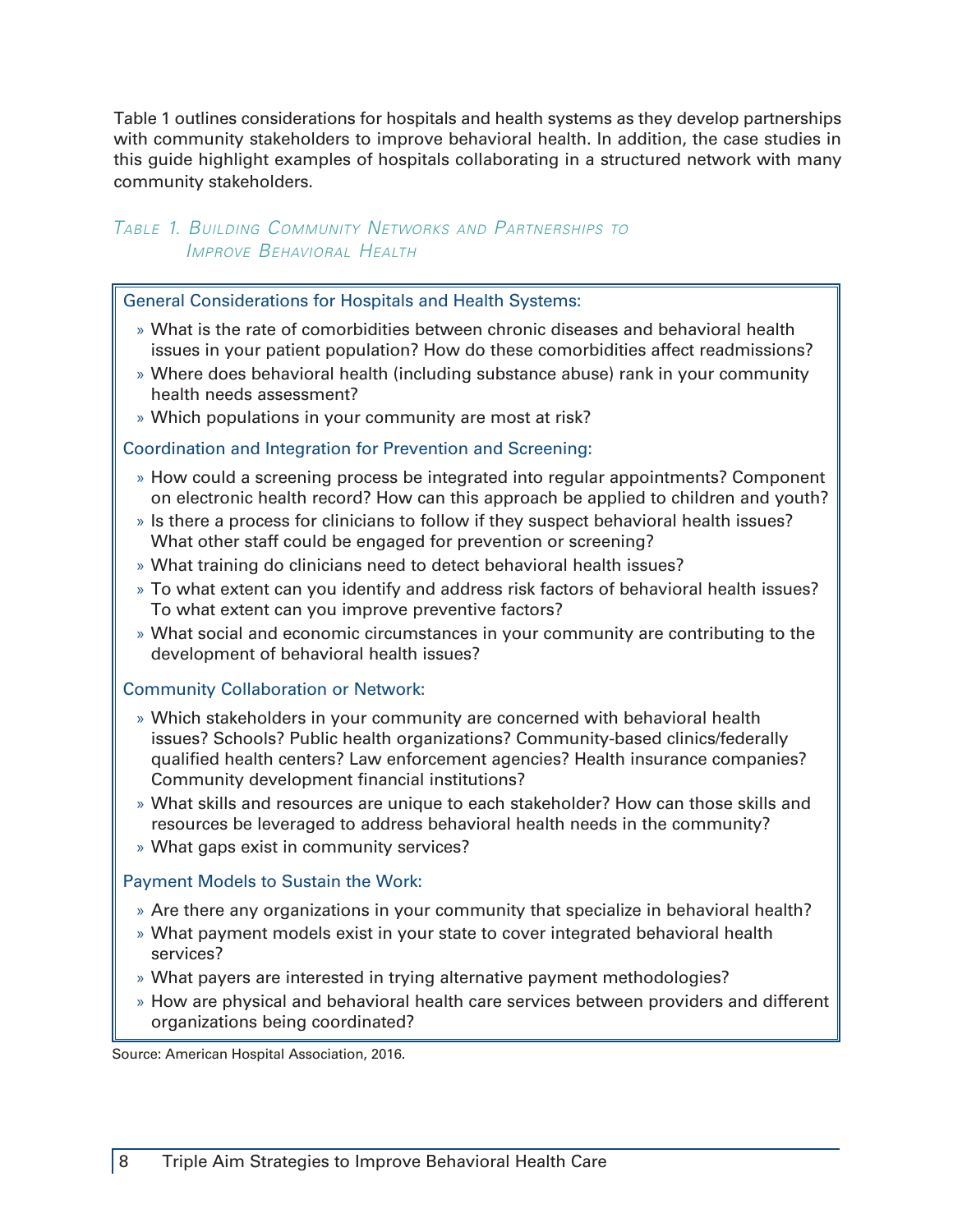## Action steps

Collaboration between hospitals and community stakeholders on behavioral health will create opportunities to respond to a high-priority community health need, integrate primary and behavioral care for patients, emphasize preventive care, and implement new payment models and financial incentives. As collaborations between hospitals and commnity stakeholders form, it is important that both groups determine resources and access points for care. Recommended steps to start the work toward aligning efforts and building community networks or partnerships to improve behavioral health include:

- 1. Bring together community stakeholders to work toward one goal of improving behavioral health and overall health. Establish a strategic mission and **vision** for health shared by all the community partners so that all partners have a sense of ownership. Conducting a community health needs assessment that includes survey questions about behavioral health issues will help the stakeholders identify and prioritize health needs.
- 2. Involve a variety of community stakeholders as partners. It is important to recognize the quality of the community partners and what strengths each partner brings to the table to align toward the vision and goals. Stakeholders may include primary care providers, pediatricians, emergency medical personnel, law enforcement agencies, community mental health agencies, housing authority agencies, homeless shelters, patients, family members, community members, independent mental health providers, relevant state agencies, local businesses, rural health clinics, federally qualified health clinics, peer counselors, local NAMI (National Association of Mental Illness) chapters, United Way, Salvation Army, schools and universities.
- 3. Ensure the **engagement and** participation of patients and their families.
- 4. Get buy-in as well as mutual investment by community partners, at a level appropriate for each partner's size. Investment can include in-kind services, staffing, facility resources as well as financial and other types of support. Clarify the roles and responsibilities of each partner.
- 5. Develop a multiyear, multiorganization plan that is updated biennially to address community needs. This plan describes the strategic mission and vision and identifies potential barriers and opportunities unique to the community.
- 6. Focus on the data. Collect and report behavioral health metrics related to quality of care and patient access. At hospitals and health systems, multidisciplinary teams may need to help customize the electronic health record system for behavioral health. Clinicians can use registries and data tracking tools to manage the care of patients with chronic diseases, and to monitor screening and health maintenance activities.

These action steps call for effective communication, teamwork, and well-coordinated workflows between health care professionals in a hospital or health system, as well as strong collaboration between organization and community leaders, staff, patients and families. This guide includes case studies and a list of resources with further information and best practices in all of these topic areas.

## **METRICS**

To evaluate the effectiveness of community networks and partnerships established to integrate and improve behavioral health care and achieve the Triple Aim, the participating organizations and the network or partnership should track specific measures, such as: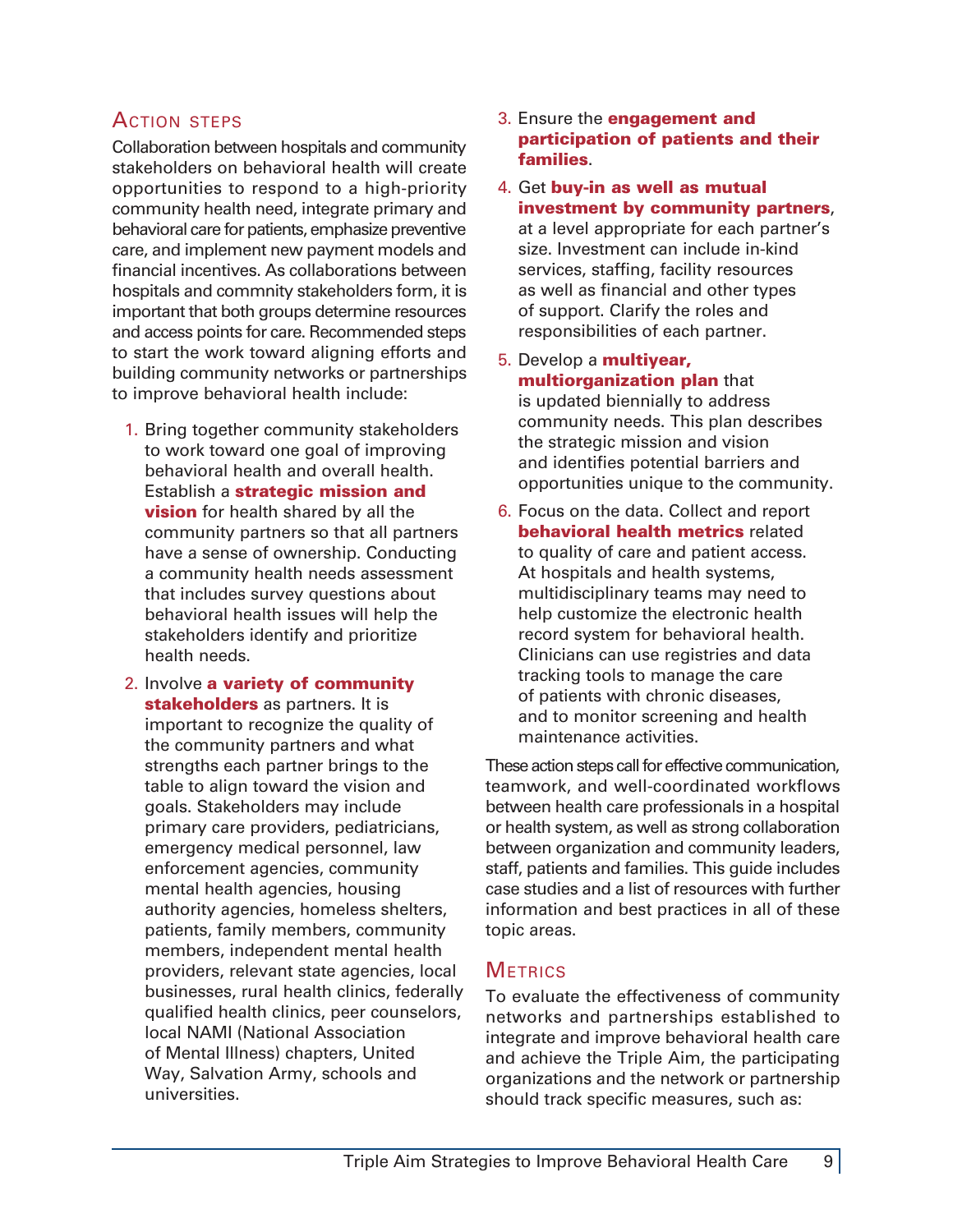- <span id="page-9-0"></span>» Number of patients referred from a hospital and successfully connected with treatment in the community
- » Increase in percentage of patients who keep their initial, scheduled appointment
- » Percentage of patients screened for depression and Screening, Brief Intervention, and Referral to Treatment (SBIRT) is an evidence-based practice used to identify, reduce, and prevent problematic use, abuse, and dependence on alcohol and illicit drugs – and referred to treatment if needed
- » Percentage of patients not improving that received case review and psychiatric recommendations and referral to psychiatric services, and received same
- » Percentage of patients not improving who are referred to and treated by a specialty behavior health provider
- » Reduction in total number of psychiatric emergency department visits by people with a primary psychiatric/ addiction disorder and by those with physical health disorders and comorbid behavioral health disorders
- » Reduction of inpatient days after admission to a community mental health center intensive outpatient program, residential treatment center, partial hospitalization program or other appropriate post-acute treatment services
- » Reduction in six-month hospital readmissions of patients with a primary psychiatric/addiction disorder and by those with physical health disorders and comorbid behavioral health disorders
- » Patient improvement on the Global Assessment of Functioning scale at oneyear follow-up appointment
- » Return on investment, based on average Medicaid claim cost savings per patient annually for all health care services

In addition, the Institute of Medicine report "Vital Signs: Core Metrics for Health and Health Care Progress" identifies a core measure set that

includes best current measures for "well-being," "addictive behavior," and "life expectancy." These measures could be used to evaluate individual and community health outcomes related to behavioral health.

## **Reduce the Per Capita Cost of Health Care:**

## Implement Alternative Payment Models to Sustain Needed **SERVICES**

Delivering better integrated behavioral health care can be impeded by policies that may separate the payment of physical and behavioral health services. Separate payment structures compel some providers to operate within professional silos. Behavioral health interventions in an integrated model can reduce costs and readmissions. Savings from reduced costs could be accrued and reapplied to behavioral health to support providers' services.<sup>14</sup> An integrated model focuses on total value across the care continuum, across any setting. Care should be integrated not only within health care settings but also with community partners, to provide the best care in the right setting at the best value.

## Payment reform

The current health care payment model—fee for service—is becoming outdated as government entities, payers, consumers and providers move to value-based payment models. Hospitals and health systems will need to adapt and deploy a variety of payment models that best fit within the structure of their organization.<sup>15</sup> New payment methods can assist in better financing and sustaining integrated behavioral health care. For example, many health care organizations bundle payments for specific illnesses or episodes of care. Others are moving toward global payment models for primary care that could include behavioral health.16

### Improving care, reducing costs

 Research studies confirm that an integrated care model that includes behavioral health has a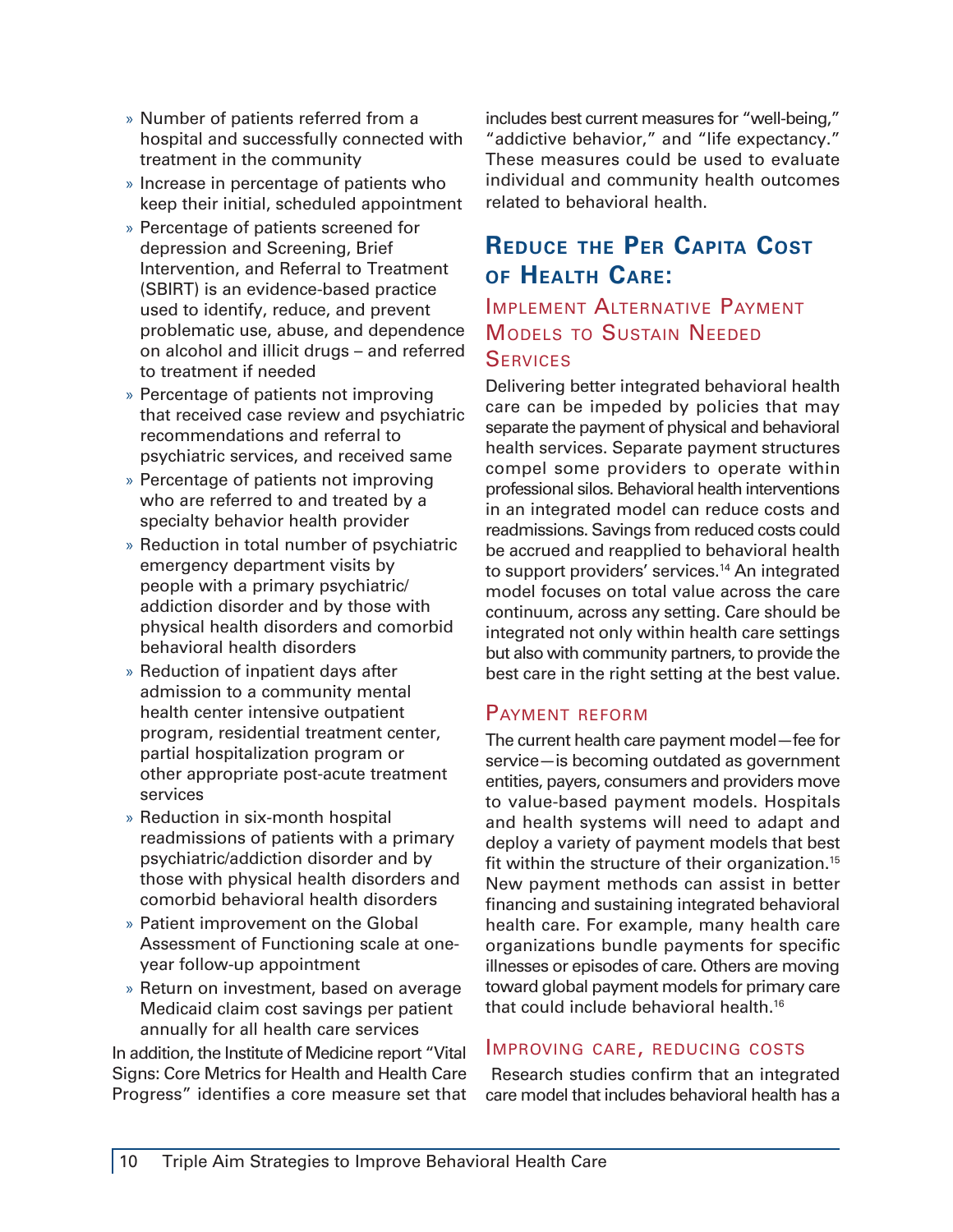<span id="page-10-0"></span>significantly positive effect on the patient's health and reduces the total cost of care. Examples of integrated models are accountable care organizations, community care organizations, integrated delivery systems, clinically integrated networks and patient-centered medical homes. These models raise the quality of care and reduce costs, and they also include some form of a global or capitated payment system that allows a hospital or health system to recover costs, given reductions in the use of more expensive services.17

A Milliman report on the economic impact of integrated health care found that "effective integration of medical and behavioral care could save \$26 billion to \$48 billion annually in general health care costs." Integrated medical and behavioral health models expand access to quality care and leverage limited resources, according to the report. When a patient's mental illness is effectively addressed, the individual is better able to manage chronic medical illness, which reduces the risk for continual and new medical problems.18

Health care providers and payers can work toward structuring medical care payment policy to promote behavioral health interventions, linking with supportive resources and organizations in the community and rewarding efforts to improve population health. Financial incentives also may be tied to promoting healthy behaviors and community initiatives. Future guides may address strategies and recommendations and highlight case studies about these topics.

## **Conclusion**

The rapidly changing health care field demands a well-coordinated, accessible, affordable and accountable system for providing quality care to patients. By integrating behavioral and physical health care services, building networks or partnerships with community stakeholders to coordinate patient care and implementing alternative payment models to sustain needed services, hospitals and health systems can achieve the Triple Aim. All these efforts will improve the patient experience of care, improve population health and reduce per capita cost.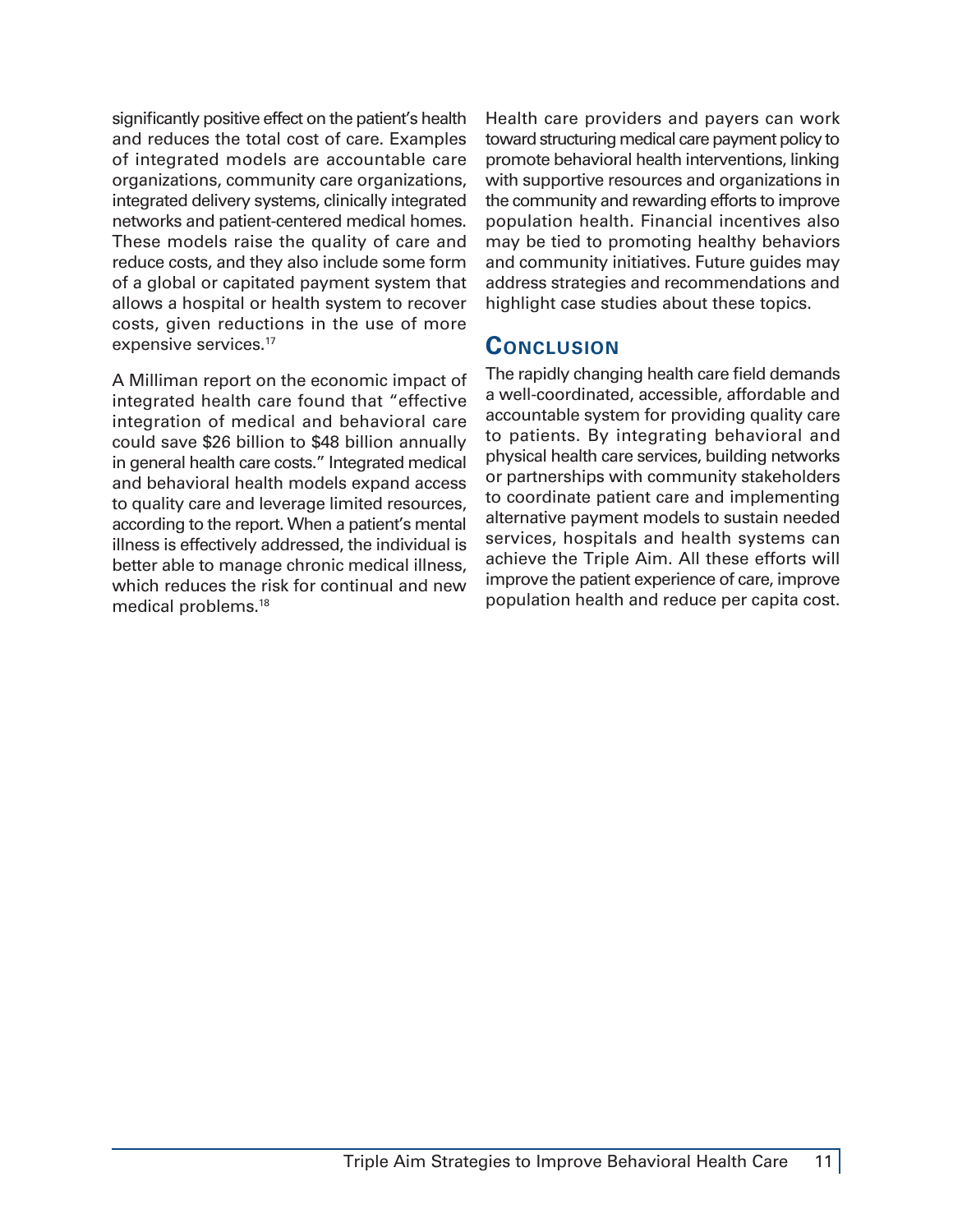## **Case Studies**

## Behavioral Health Network of Greater St. Louis

#### <span id="page-11-0"></span>**OVERVIEW**

The Behavioral Health Network of Greater St. Louis (BHN) was established in 2010 based on recommendations from a four-year Eastern Regional Behavioral Health Initiative, which was coordinated by the St. Louis Regional Health Commission. Recommendations called for a "permanent structure for ongoing…behavioral health system planning and coordination" across the region. A nonprofit 501(c)(3) organization, the BHN coordinates prevention, treatment and recovery support services for children and adults—targeting uninsured, underinsured and underserved populations, in particular—residing in the city of St. Louis and six surrounding counties. More than 35 key organizations make up the network, which includes clinical and nonclinical staff from hospitals, health systems and health centers; representatives from local and state agencies and organizations, such as the St. Louis County Department of Health, St. Louis County Police Department, and Missouri Department of Mental Health; staff from local universities; and community advocates and volunteers.

#### **INTERVENTIONS**

The BHN works to eliminate barriers that prevent people from getting needed care and treatment, including:

- » Sponsoring and promoting forums for planning and events that build public awareness and understanding
- » Increasing efficiencies in the health system through collaborative planning and coordinating care across organizations that touch the lives of people with mental illness and addiction problems
- » Advocating for needed policy, program and financing changes to facilitate early intervention and effective treatment
- » Conducting gap assessments, including on youth transition to adulthood, and continuing to build capacity to track and analyze behavioral health data

The BHN's Hospital-Community Linkages Project helps improve care coordination for patients between the region's local hospitals and community mental health providers. The project targets 1) adults who are discharged from acute care behavioral health hospital units and 2) frequent users of hospital emergency departments and inpatient settings, with the primary goal to reduce preventable hospital readmissions across the region. These initiatives serve patients with ongoing behavioral health needs who are uninsured or underinsured and not currently connected to a health provider for follow-up care coordination. Liaisons from participating providers meet regularly, along with a policy workgroup, to discuss coordination issues, identify best practices in follow-up care coordination and ensure the regional action plan is being implemented.

The Regional Housing Collaborative was formed after a needs assessment and resources inventory of the region identified the lack of housing as a critical need of people with mental illness and substance issues. The collaborative is working to address five priority areas, including developing and implementing a plan to increase capacity to provide supported housing services; developing a streamlined information and access system in the region; expanding partnerships and participation in regional planning with key stakeholders; and fostering a common regional agenda for housing supports. The BHN serves as the convener for the collaborative, with four other agencies leading the priority areas.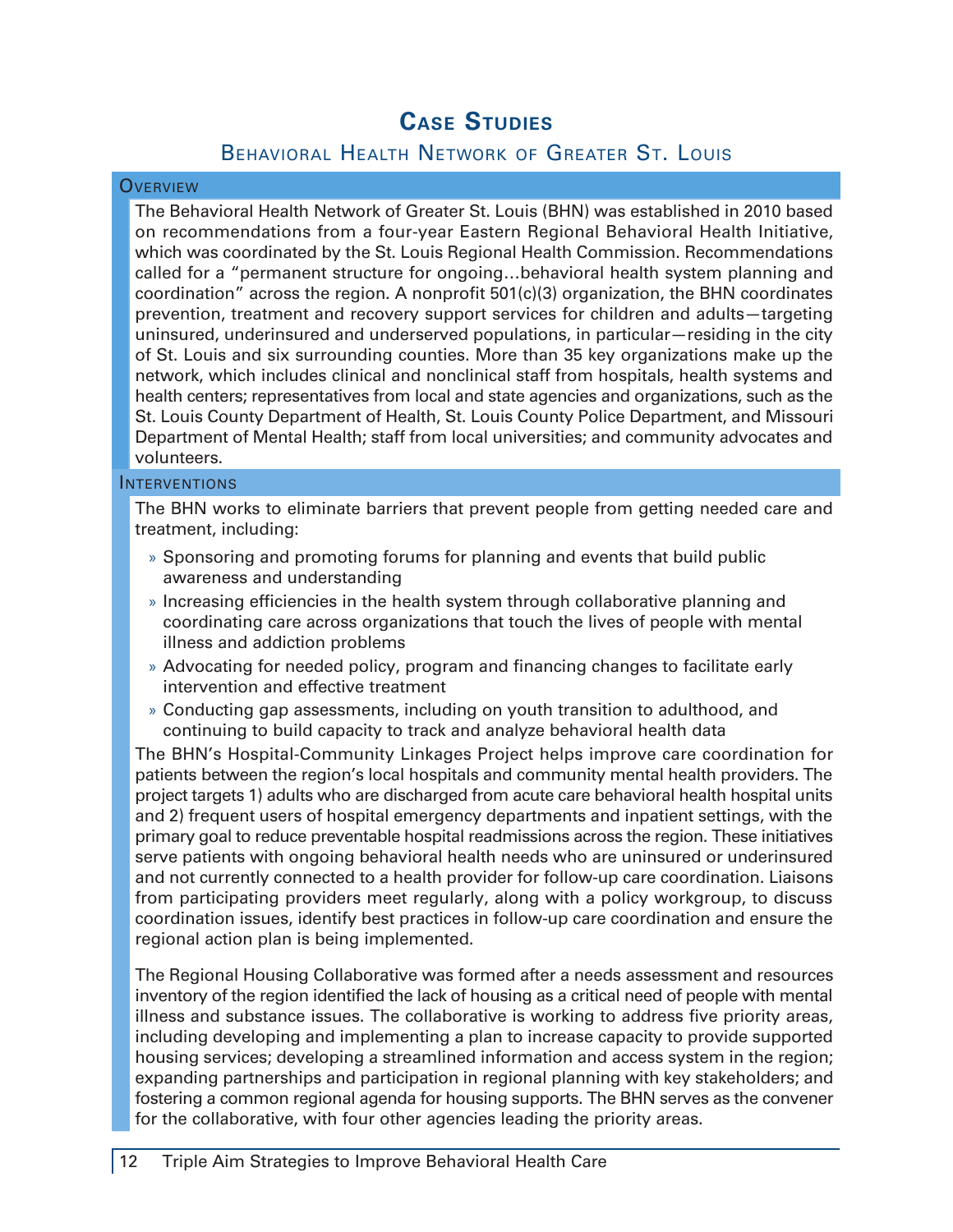The Bridges to Care and Recovery initiative has a mission to mobilize clusters of churches in North St. Louis City and North County to support the behavioral health treatment and recovery of congregants and other community members with behavioral health disorders. Key objectives are to reduce stigma through creating "behavioral health friendly" churches; divert residents from health emergency and the criminal justice systems; and strengthen partnerships between the safety-net system of care and the faith-based community. This is part of the program's and network's overall mission of extending the system of care for people challenged with behavioral health disorders. This initiative evolved from an examination of the "critical interface between the hospital, homeless service, law enforcement and behavioral health systems in their work with people with behavioral health needs." To develop Bridges, the BHN convened community stakeholders to develop recommendations to address service gaps and strengthen collaboration to improve behavioral health care in the region. This initiative is funded by SSM Health St. Mary's Hospital, SSM Health Saint Louis University Hospital and the Missouri Department of Mental Health.

#### **RESULTS**

Results from BHN programs include:

- » Nearly 2,800 clients referred by area hospitals successfully connected with community treatment
- » 47 percent reduction in psychiatric ED visits
- » 57 percent reduction in inpatient days after admission to a community mental health center
- » Significant improvements in clients' quality of life, including a decrease in unemployment and homelessness and increase in overall functioning based on the Global Assessment of Functioning scale at six-month follow-up
- » Projected 287 percent return on investment with an average Medicaid claim costs savings of \$5,450 per patient annually for all health care services
- » 25 churches trained as "behavioral health friendly" churches (requires 19 hours of training, part of Bridges to Care and Recovery initiative)
- » 33 BCR wellness champions completed mental health first aid training
- » 42 BCR volunteers completed training
- » 70 people identified through the BCR faith community were referred to behavioral health treatment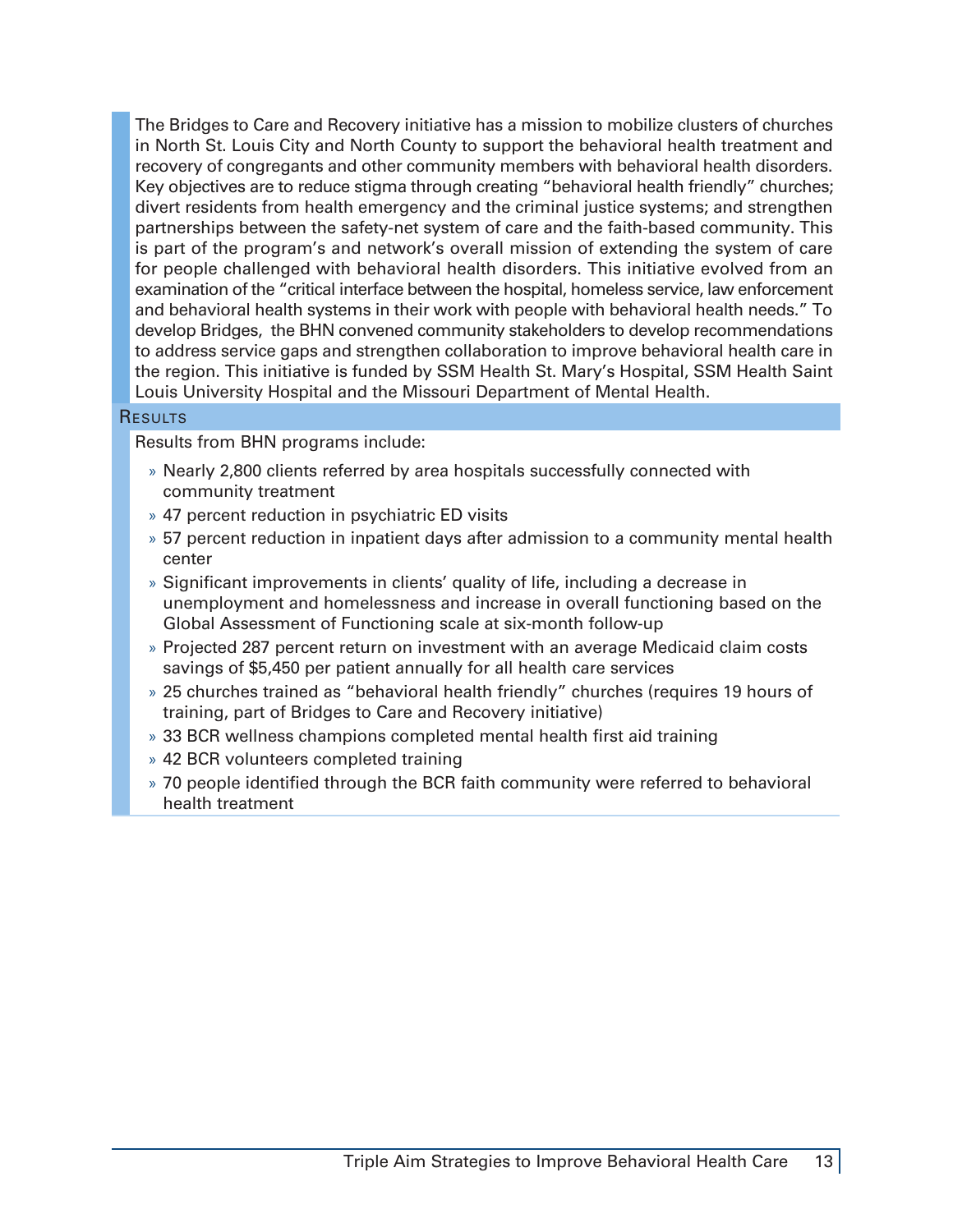#### Lessons Learned

Keys to success of the Behavioral Health Network of Greater St. Louis have been:

- » Inclusiveness—structuring forums so a variety of stakeholders can contribute to planning; securing the input of top leadership, mid-level managers, front-line staff, consumers of services, and caregivers has been particularly important
- » Accountability—supported by incorporating, tracking and reporting performance measures to inform policy and service development decisions and processes
- » Transparency—characterized by all stakeholders openly sharing the collective work of the behavioral health network with each other

The BHN focuses on planning and coordinating, not on service delivery, so the organization remains neutral and avoids competing with providers involved in the network. Whenever possible, the network seeks ways to bring constituents together to better serve the region, identifying opportunities to build on connections among safety-net providers and help those with behavioral health challenges.

**CONTACT** 

Wendy Orson Chief Executive Officer Behavioral Health Network of Greater St. Louis [worson@bhnstl.org](mailto:worson@bhnstl.org) (314) 449-6713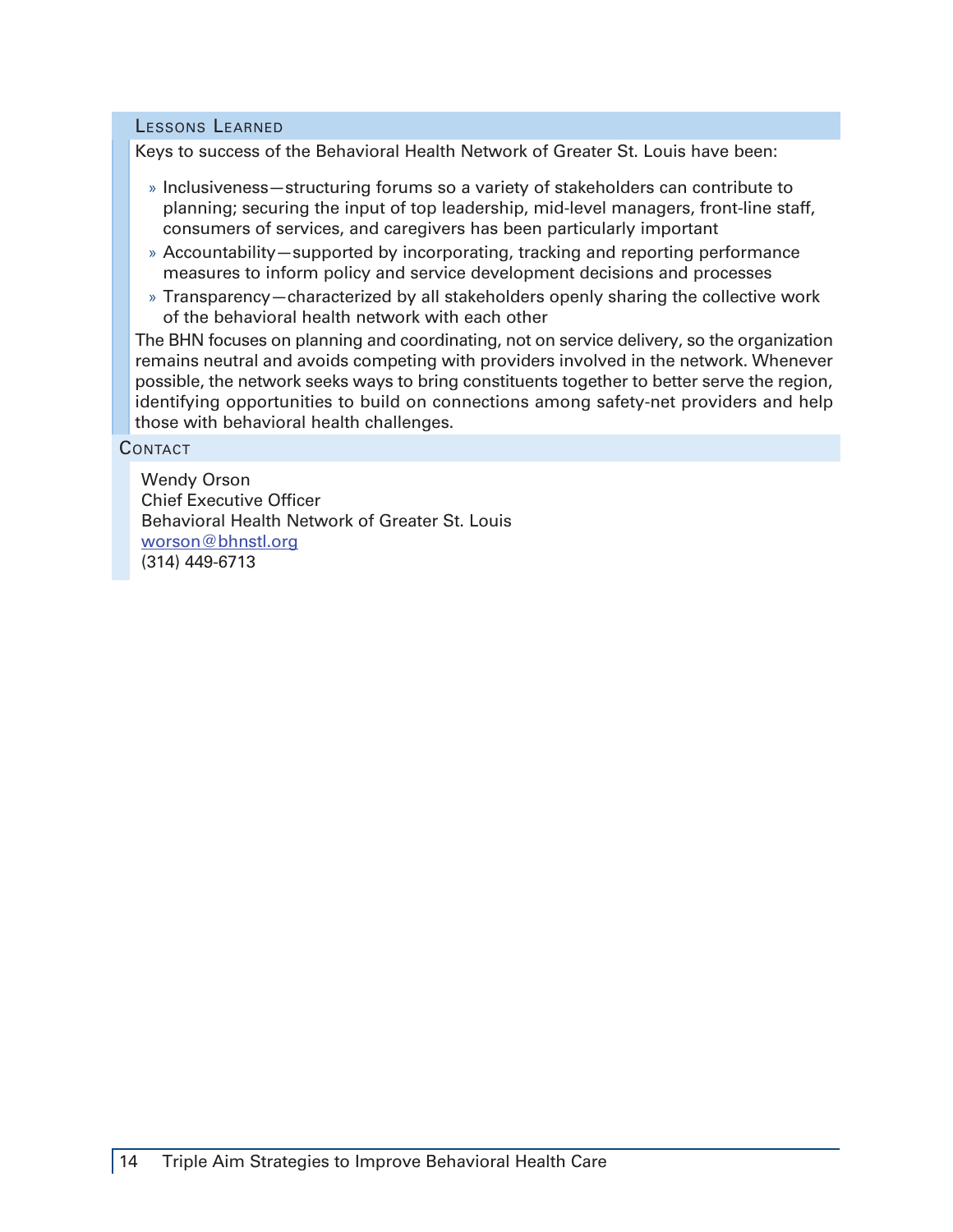## <span id="page-14-0"></span>Norwalk Hospital, Greater Norwalk Community Care Team **CONNECTICUT**

#### **OVERVIEW**

In April 2014, Norwalk Hospital, located in Connecticut, partnered with community stakeholders to establish the Greater Norwalk Community Care Team (CCT), a collaborative network of local organizations and agencies. The CCT's objective is to deliver enhanced care to individuals with complex medical and psychosocial challenges, in effect providing wraparound services to individuals with housing instability who are suffering from behavioral health and/or substance abuse issues or serious medical conditions. The CCT was formed to function as a "population-based treatment model that aligns with a current national move toward patient-centered and accountable care goals."

The Greater Norwalk CCT is comprised of representatives from local community and state programs, agencies and institutions. Their mission is to develop, review, implement and monitor treatment plans for identified at-risk individuals. In addition to representatives from Norwalk Hospital, this diverse group includes representatives from AmeriCares, Behavioral Health Partnership, Bureau of Rehabilitation Services, Catholic Charities, Connecticut Counseling Centers, Connecticut Renaissance, Continuum of Care, Inc., Day Street Clinic, Domestic Violence Crisis Center, DuBois Center, Family and Children's Agency, Homes with Hope, Husky Health Program/Community Health Network of CT, Keystone House, Liberation Programs Inc., Mid-Fairfield AIDS Project, New Reach, Norwalk Board of Education, Norwalk Community Health Center, Norwalk Health Department, Norwalk Housing Authority, Norwalk Police Department, Norwalk Probation Department, Open Door Shelter, Public Defender's Office, Recovery Network of Programs, Shelter for the Homeless, State of CT, State of CT Department of Mental Health & Addiction Services, State of CT Department of Social Services, Supportive Housing WORKS, Triangle Community Center, U.S. Department of Veterans Affairs, U.S. Social Security Administration, Westport Department of Human Services, Westport Police Department and Workplace, Inc.—among others.

### INTERVENTIONS

A grant-funded CCT navigator organizes and facilitates the CCT's collaborative weekly meetings, keeping notes of patients' individual treatment plans and coordinating the work among the different organizations to ensure follow-up. The navigator works to improve outcomes by referring targeted individuals to appropriate community-based mental health and substance abuse services and also serves as a liaison to coordinate and leverage existing community-based resources. Funding from the United Way of Coastal Fairfield County, Norwalk Hospital Foundation and Fairfield County's Community Foundation supports the navigator's work.

Approximately 15 representatives from various community agencies—listed in the Overview section—are present at the weekly meetings. The group discusses 12 to 17 "clients" or cases each week. Typically, one or two are new cases and the remaining are follow-up discussions. Clients sign a "shared consent" before their case is discussed at the CCT meetings. The consent must be renewed annually by each client. Individuals referred meet the general criteria of ED visit threshold of seven visits in six months and/or status of being homeless. Examples of referrals include a middle-aged, homeless immigrant with several alcohol use disorder and more than 70 visits to the ED in one year and an older client with mental illness, diabetes, cancer, substance abuse disorder and nearly 15 ED visits in one year.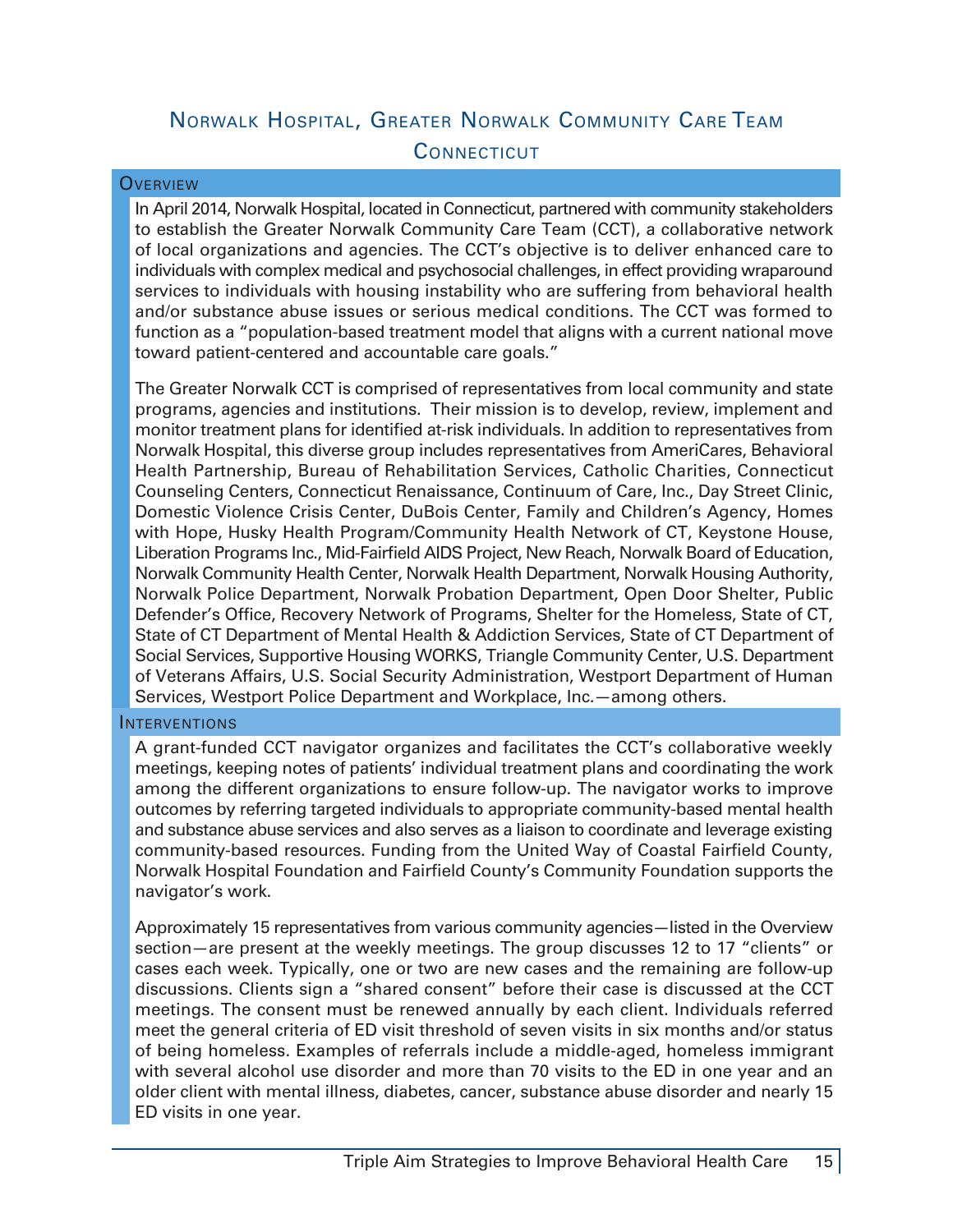The weekly community-based meetings provide an opportunity for team members to collaborate and regularly analyze utilization data, including demographics and diagnoses; connection to medical, psychiatric, substance abuse and case management services; housing placement; maintenance of insurance coverage; and frequency of emergency department visits. This data analysis guides the team's efforts in creating individualized care plans. CCT members work to ensure the health and social needs of individuals are addressed in a timely manner and that no one falls through the cracks. The navigator monitors ED utilization on a monthly basis, with near real-time results that allow for quick determination of program effectiveness.

#### **RESULTS**

From spring 2014 to fall 2015, the Greater Norwalk CCT developed care plans for 177 individuals. Outcomes for patients with care plans include maintained sobriety, mental health stabilization, improved access to care, a reduction in inappropriate ED visits by nearly 27 percent and reduced homelessness by 25 percent. In addition, a second CCT has been established to address the needs of vulnerable populations across the Western Connecticut Health Network.

#### Lessons Learned

The past 18 months have illustrated that CCT-inspired community collaboration extends well beyond the weekly meetings. The relationships formed between community providers have opened other avenues for communication and improved care for patients outside the CCT. To further break down silos, a regional CCT leadership committee, Opening Doors of Fairfield County, was formed and includes Norwalk, Danbury, Stamford and Bridgeport hospitals. This group organized and conducted a well-received regional CCT forum to provide education and strategic planning for newly developing teams. Opening Doors of Fairfield County also hosted a substance abuse forum in December 2015 to help provide further momentum to improve access to treatment.

Although there has been significant success, limited access to substance abuse treatment and lack of patient motivation have been barriers to further improving CCT outcomes. Norwalk data has shown the subset of frequent users with substance abuse and alcohol dependence accounts for the largest number of homeless individuals and ED visitors. The Norwalk CCT is working to fill this treatment gap by collaborating with Liberation Programs Inc. for access to a rehabilitation bed (housing), irrespective of insurance coverage. Adding peer outreach specialists to improve patient engagement is another goal of the team. Moreover, to provide continued success, CCTs require a dedicated navigator, engaged community providers and support of the local hospital leadership, which Norwalk has been fortunate to have.

#### **CONTACT**

Katherine Michael, MD Medical Director, Community Health, Western Connecticut Health Network [katherine.michael@wchn.org](mailto:katherine.michael@wchn.org) (203) 919-0125

Joyce Bretherton Communications Manager and Community Health Program Manager Norwalk Hospital and Western Connecticut Health Network [joyce.bretherton@wchn.org](mailto:joyce.bretherton@wchn.org) (203) 852-3297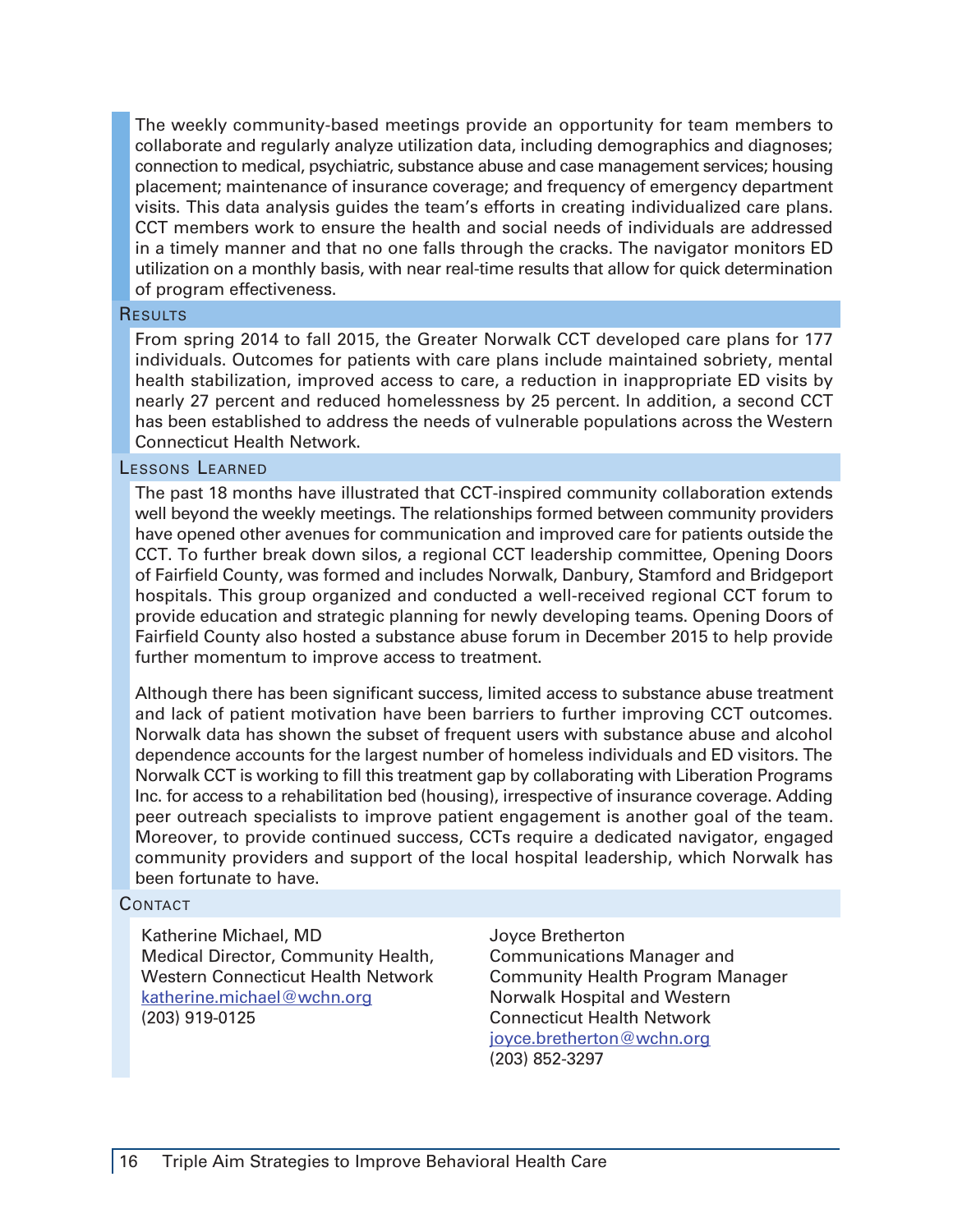## Sanpete Behavioral Community Health Network Sanpete County, Utah

#### <span id="page-16-0"></span>**OVERVIEW**

Sanpete Valley Hospital, a critical access hospital with 18 licensed beds in Mount Pleasant, Utah, is leading behavioral health outreach efforts in rural Sanpete County. Clinicians at the hospital, which is part of Intermountain Healthcare, had noticed individuals with behavioral health issues who were becoming repeat patients in the emergency department. About the same time, Intermountain Healthcare was looking to roll out the behavioral health community networks it had started in urban areas into rural areas, and a retired physician from Sanpete Valley Hospital was interested and tapped to lead the program. This physician had been involved in many meetings and activities throughout the state to address health care for underserved populations. When employees from Intermountain Healthcare and the physician crossed paths at a state meeting on health care, the planning started.

#### **INTERVENTIONS**

In October 2013, Sanpete Valley Hospital began working with the Central Utah Counseling Center, a local agency that treats patients who receive Medicaid and have substance abuse issues. Sanpete Valley Hospital initially had two private therapists, one who focused on individuals with mental issues, and the other, on individuals with substance abuse issues. Two months later, to address another identified need, the network added a therapist to work with adolescents and children. Intermountain provides a yearly grant that the hospital uses to provide free or discounted medications for these patients.

The Sanpete Behavioral Community Health Network officially launched in 2014. One of the requirements to get the grant from Intermountain Healthcare to establish the initiative was creating a community network. Several people from Sanpete Valley Hospital met to brainstorm and identify people and organizations in the community who had a vested interest in mental health. The group was able to bring together representatives from several cities in the county, religious leaders, school administrators from the K-12 school district and the local junior college along with people who ran support and addiction recovery groups, therapists, staff from medical clinics and prominent citizens. After bringing together these people, the health network created brochures and went out into the community to talk about what the new network was offering. The main focus was reaching out to the hospital, clinics, workforce services and schools.

About 15 different organizations are currently involved with the health network, which includes church groups, school districts, the Central Utah Counseling Center, behavioral therapists, community leaders and hospital staff (social worker, patient advocate, administrator, two nurse managers, therapists and a physician). The network meets monthly, and a subgroup for youth meets every other month. Sanpete Valley Hospital helped start the network's subgroup that focuses on adolescents. Two local school districts became more invested in the program after two high school students committed suicide in one weekend.

Sanpete Valley Hospital and the health network offer multiple behavioral health services, including grief support services, a free parenting group, mental health first aid classes and periodic screenings. The grief support group was already in place but not well attended before being linked to the behavioral community health network. All other services are new.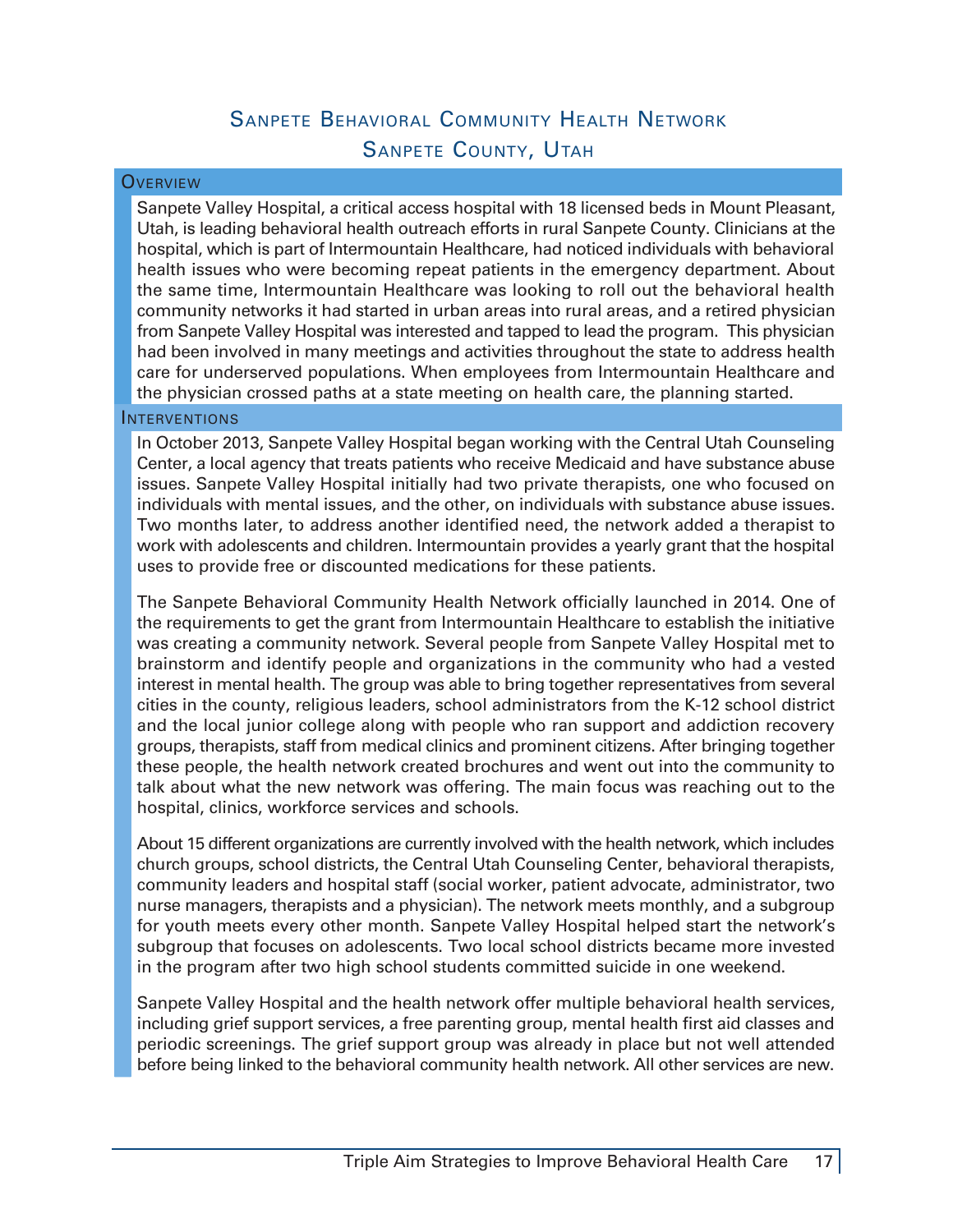The hospital's social worker coordinates the behavioral health screenings, conducted separately and also in conjunction with diabetes education days and health fairs. Clinicians in the area volunteer their time to lead the other groups and classes. In addition, a physician at the hospital oversees medication management for adults and adolescents. The hospital partners with the National Alliance on Mental Illness to offer several support groups. Many of the services are provided at low or no cost to patients who qualify

#### **RESULTS**

The Sanpete Behavioral Community Health Network served more than 130 patients in 2014 and more than 300 patients in 2015. The network's efforts have helped reduce stigma about behavioral health issues and led to open discussions throughout the community. Hospital staff have been invited to talk about behavioral health on the radio, in churches and at other venues. In addition, physicians, nurses, other hospital staff and community leaders are being more proactive about behavioral health while also training people in the community about what to look for. For example, local schools have started the Hope Squad, which trains students to recognize the signs of depression and be available to talk with other students to get them the help needed to prevent suicide.

In addition, the number of behavioral health patients who present at the hospital's emergency room has decreased. For example, since working with the program, one patient who had visited the ED weekly has not visited for the past three years. Many people who were frequent ED visitors had anxiety or depression that would manifest itself as headaches, chest pain, stomachaches, pain in general, panic attacks, suicidal thoughts or suicidal attempts. By starting these patients in therapy and managing their medications, the behavioral community health network helps them manage their symptoms without it becoming a crisis. The network also links patients to support groups so they can continue to manage their behavioral health at little or no cost.

#### Lessons Learned

The first nine months were slow in getting the behavioral community health network going, but it grew exponentially after catching hold. Going out into the community, talking about behavioral health issues and being persistent were key in encouraging other people and organizations in the community to step forward and participate. A designated leader or champion is needed. Sanpete Valley Hospital is working to become self-sustaining in providing therapy services, especially as visits from repeat patients to the ED decrease. The cost savings are being put back into the health network—providing better care for the community in a more cost-efficient way. The network has released a community health resource guide and plans to set up a website and increase preventive measures.

#### **CONTACT**

Kristofer Lundeberg Social Worker (LCSW) Sanpete Valley Hospital [kristofer.lundeberg@imail.org](mailto:kristofer.lundeberg@imail.org) (435) 262-2070

Brooke Heath Communications Specialist Sanpete Valley Hospital [brooke.heath@imail.org](mailto:brooke.heath@imail.org) (435) 462-2441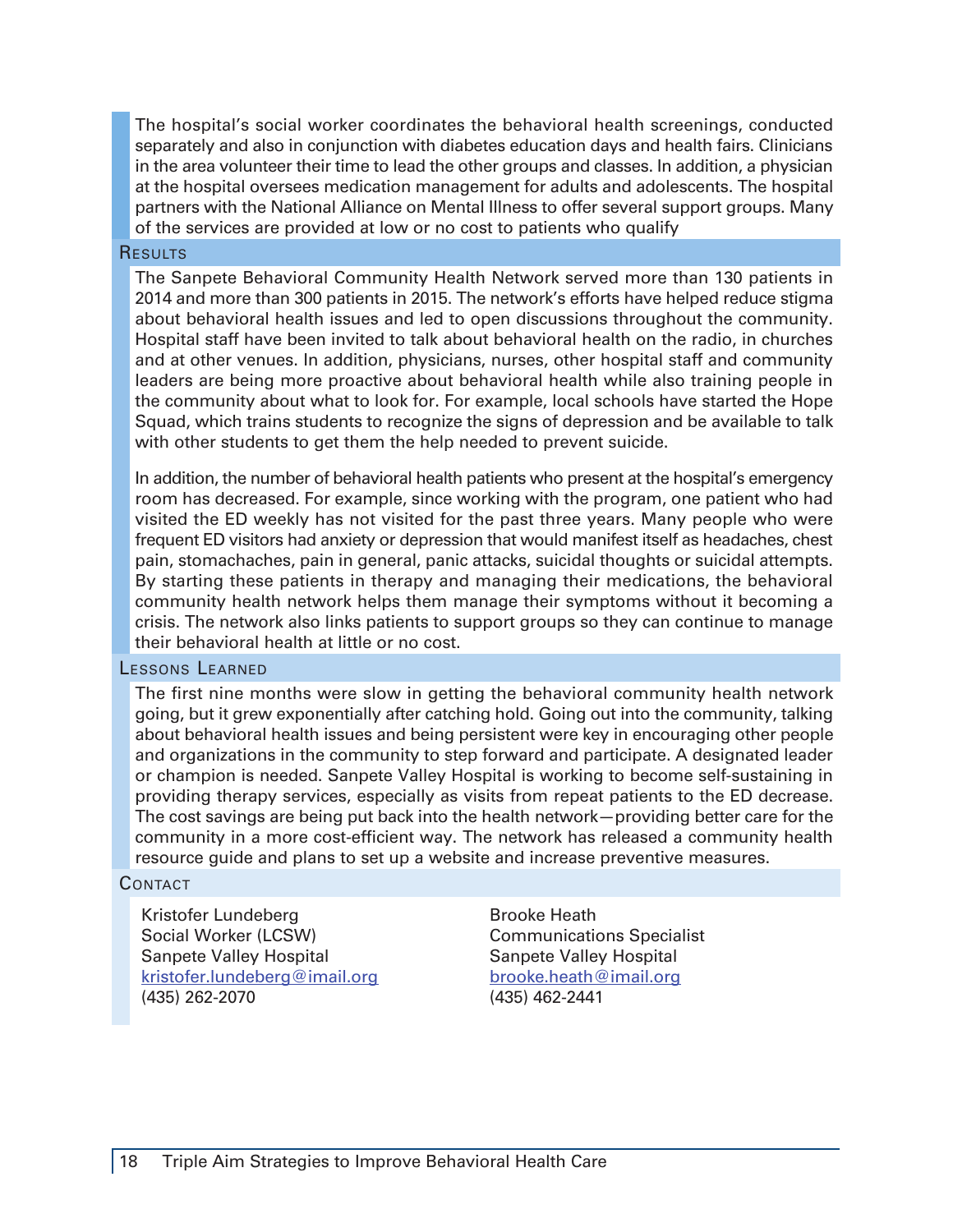## <span id="page-18-0"></span>**Resources**

**GENERAL** 

"Behavioral Health" on American Hospital Association website <http://www.aha.org/advocacy-issues/initiatives/behavioral/index.shtml>

A Guidebook of Professional Practice for Behavioral Health and Primary Care Integration: Observations from Exemplary Sites (by Deborah J. Cohen, et al., Agency for Healthcare Research and Quality, March 2015)

[http://integrationacademy.ahrq.gov/sites/default/files/AHRQ\\_AcademyGuidebook.pdf](http://integrationacademy.ahrq.gov/sites/default/files/AHRQ_AcademyGuidebook.pdf)

The Lexicon for Behavioral Health and Primary Care Integration (April 2013) <http://integrationacademy.ahrq.gov/sites/default/files/Lexicon.pdf>

## Improve the Patient Experience of Care: Integrate Behavioral and Physical Health Care Services

"Bringing Behavioral Health into the Care Continuum: Opportunities to Improve Quality, Costs and Outcomes" (TrendWatch, American Hospital Association, January 2012)

Integrating Behavioral Health Across the Continuum of Care (American Hospital Association, February 2014)

<http://www.hpoe.org/resources/hpoehretaha-guides/1588>

## Improve the Health of Populations: Build Networks or Partnerships with Community Stakeholders to Coordinate Care

"Community Partnerships" (by Rebecca Chickey in *Spectrum*, September/October 2015) [http://www.shsmd.org/resources/files/SHSMDSpectrumSeptember-](http://www.shsmd.org/resources/files/SHSMDSpectrumSeptember-October%202015-Chickey.pdf)October%202015-Chickey.pdf

Hospital-based Strategies for Creating a Culture of Health (American Hospital Association and Robert Wood Johnson Foundation, October 2014) <http://www.rwjf.org/en/library/annual-reports/presidents-message-2014.html>

Improving Patient Safety Culture Through Teamwork and Communication: TeamSTEPPS (American Hospital Association, 2015) <http://www.hpoe.org/resources/hpoehretaha-guides/2598>

The Role of Small and Rural Hospitals and Care Systems in Effective Population Health Partnerships (American Hospital Association, June 2013) <http://www.hpoe.org/resources/hpoehretaha-guides/1385>

## Reduce the Per Capita Cost of Health Care: Implement Alternative Payment Models to Sustain Needed Services

Care and Payment Models to Achieve the Triple Aim (American Hospital Association, 2016) <http://www.aha.org/research/cor/care-payment/index.shtml>

Cost Assessment of Collaborative HealthCare (CoACH). (Eugene S. Farley, Jr. Health Policy Center, 2015)

<http://www.farleypolicycenter.org/coach/coachcosttool/welcome.html>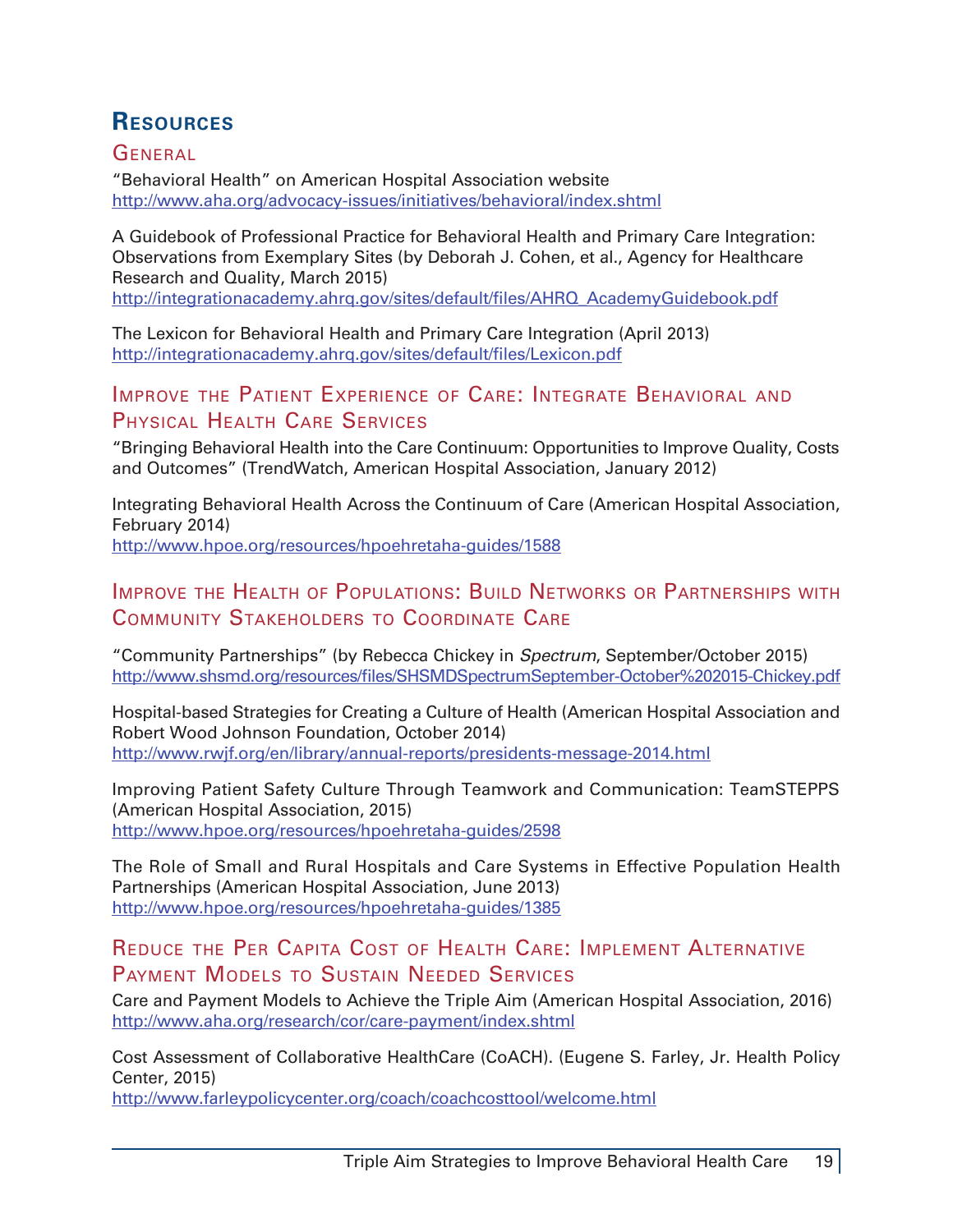Economic Impact of Integrated Medical-Behavioral Healthcare (Milliman Inc., April 2014) [http://www.psychiatry.org/File%](http://www.psychiatry.org/File%20Library/Psychiatrists/Practice/Professional-Topics/Integrated-Care/Milliman-Report-Economic-Impact-Integrated-Implications-Psychiatry.pdf)20Library/Psychiatrists/Practice/Professional-Topics/Integrated-Care/Milliman-Report-Economic-Impact-Integrated-Implications-Psychiatry.pdf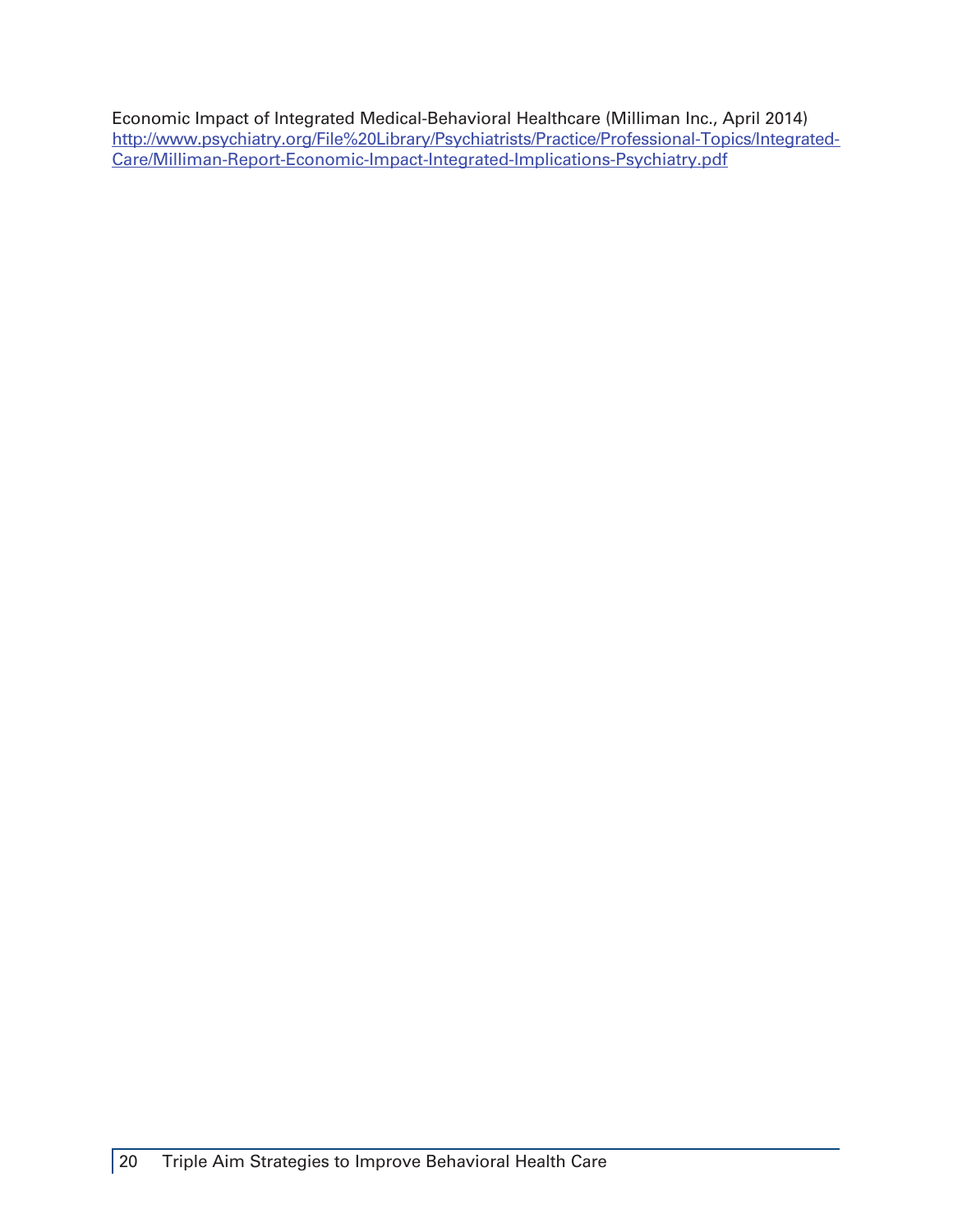## <span id="page-20-0"></span>**Endnotes**

- 1. Kessler, R.C., et al. (2005). Prevalence, severity and comorbidity of 12-month DSM-IV disorders in the national comorbidity survey replication. *Archives of General Psychiatry*, 62, 617-627.
- 2. Parks, J. et al. (2006, October). Mortality and Morbidity in People with Serious Mental Illness. Alexandria, VA: National Association of State Mental Health Program Directors. Retrieved from [http://www.nasmhpd.org/sites/default/files/Mortality%20and%20Morbidity%20Final%20](http://www.nasmhpd.org/sites/default/files/Mortality%20and%20Morbidity%20Final%20Report%208.18.08.pdf) [Report%208.18.08.pdf](http://www.nasmhpd.org/sites/default/files/Mortality%20and%20Morbidity%20Final%20Report%208.18.08.pdf)
- 3. Walker, E.R., McGee, R.E., Druss, B.G. (2015). Mortality in mental disorders and global disease burden implications: A systematic review and meta-analysis. *JAMA Psychiatry*, 72(4): 334-341. Retrieved from <http://www.ncbi.nlm.nih.gov/pubmed/25671328>
- 4. Centers for Disease Control and Prevention. (2013). Mental Health Surveillance Among Children—United States, 2005-2011. 62 (02): 1-35. Retrieved from [http://www.cdc.gov/mmwr/](http://www.cdc.gov/mmwr/preview/mmwrhtml/su6202a1.htm) [preview/mmwrhtml/su6202a1.htm](http://www.cdc.gov/mmwr/preview/mmwrhtml/su6202a1.htm)
- 5. National Alliance on Mental Illness. "Facts on Children's Mental Health in America" and website material. Retrieved from<http://www.nami.org>
- 6. Nardon, M., Snyder, S. and Paradise, J. (2014). Integrating Physical and Behavioral Health Care: Promising Medicaid Models. Menlo Park, CA: Kaiser Family Foundation. Retrieved from [http://](http://kff.org/medicaid/issue-brief/integrating-physical-and-behavioral-health-care-promising-medicaid-models/) [kff.org/medicaid/issue-brief/integrating-](http://kff.org/medicaid/issue-brief/integrating-physical-and-behavioral-health-care-promising-medicaid-models/)physical-and-behavioral-health-care-promising-medicaidmodels/
- 7. World Health Organization. Preamble to the Constitution of the World Health Organization as adopted by the International Health Conference, New York, 19-22 June, 1946, and entered into force on 7 April 1948.
- 8. Druss, B.G. and Walker, E.R. (February 2011). Mental Disorders and Medical Comorbidity. Research Synthesis Report No. 21. Princeton, NJ: Robert Wood Johnson Foundation. Retrieved from [http://www.rwjf.org/content/dam/farm/reports/issue\\_briefs/2011/rwjf69438/subassets/](http://www.rwjf.org/content/dam/farm/reports/issue_briefs/2011/rwjf69438/subassets/rwjf69438_1) [rwjf69438\\_1](http://www.rwjf.org/content/dam/farm/reports/issue_briefs/2011/rwjf69438/subassets/rwjf69438_1)
- 9. Melek, S.P., Norris, D.T. and Paulus, J. (2014, April). Economic Impact of Integrated Medical-Behavioral Healthcare Implications for Psychiatry. Denver, CO: Milliman, Inc. for American Psychiatric Association.
- 10.Health Research & Educational Trust. Hospital-based Strategies for Creating a Culture of Health. (October 2014). Chicago, IL: Author. Retrieved from [http://www.hpoe.org/resources/hpoehretaha](http://www.hpoe.org/resources/hpoehretaha-guides/1687)[guides/1687](http://www.hpoe.org/resources/hpoehretaha-guides/1687)
- 11.Nardon, M., Snyder, S. and Paradise, J. (2014). Integrating Physical and Behavioral Health Care: Promising Medicaid Models. Menlo Park, CA: Kaiser Family Foundation. Retrieved from [http://](http://kff.org/medicaid/issue-brief/integrating-physical-and-behavioral-health-care-promising-medicaid-models/) [kff.org/medicaid/issue-brief/integrating-](http://kff.org/medicaid/issue-brief/integrating-physical-and-behavioral-health-care-promising-medicaid-models/)physical-and-behavioral-health-care-promising-medicaidmodels/
- 12.Wang, P.S. et al. (2005). Twelve-month use of mental health services in the United States: Results from the national comorbidity survey replication. *Archives of General Psychiatry*, 62(6): 629-640. Retrieved from <http://archpsyc.jamanetwork.com/article.aspx?articleid=208673%20>
- 13.Melek, S.P., Norris, D.T. and Paulus, J. (2014, April). Economic Impact of Integrated Medical-Behavioral Healthcare Implications for Psychiatry. Denver, CO: Milliman, Inc. for American Psychiatric Association.
- 14.Cohn, D.J., Davis, M.M., Hall, J.D., Gilchrist, E.C. and Miller, B.F. (2015, March). A Guidebook of Professional Practice for Behavioral Health and Primary Health Integration: Observations from Exemplary Sites. Rockville, MD: Agency for Healthcare Research and Quality.